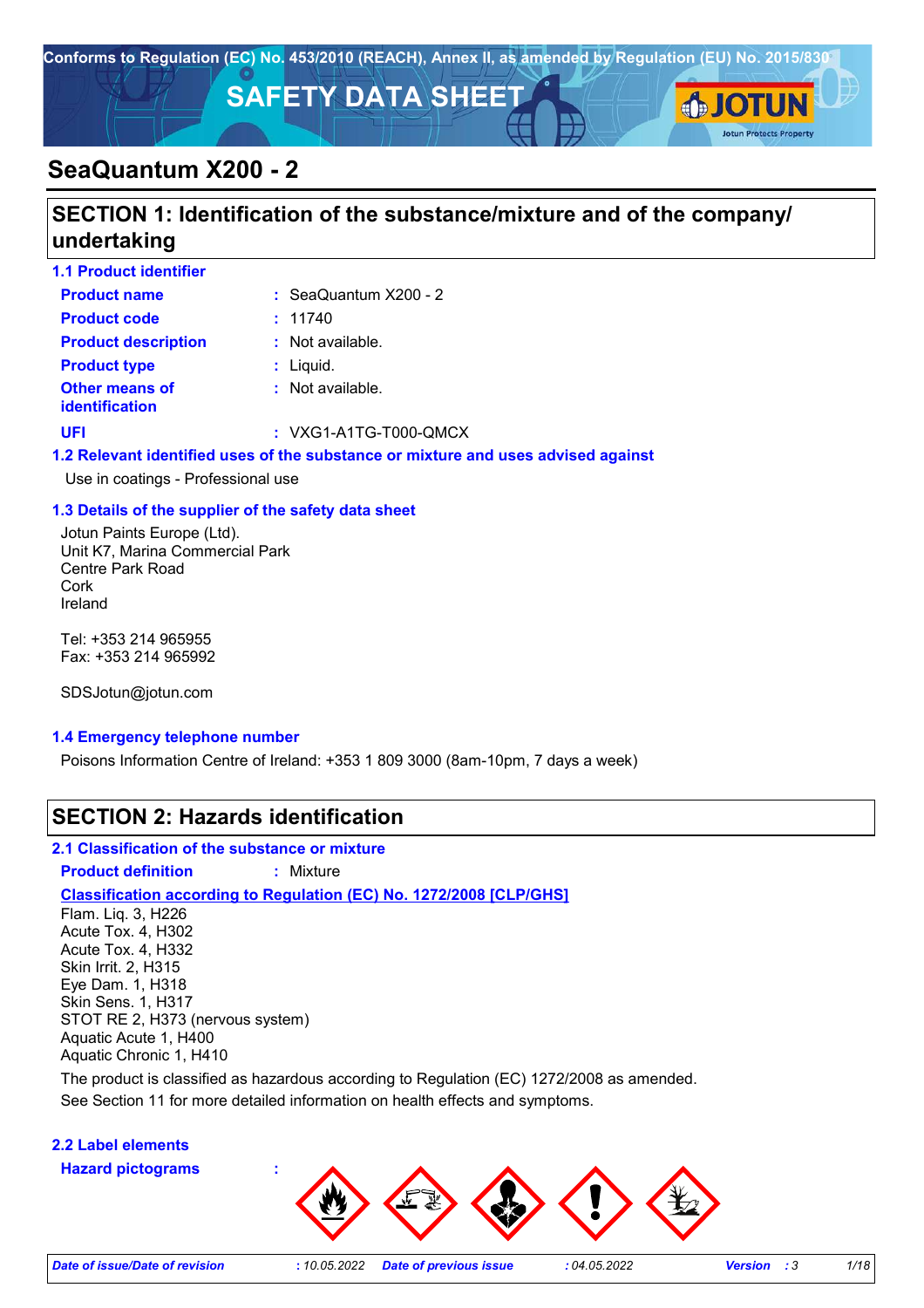## **SECTION 2: Hazards identification**

| <b>Signal word</b>                                                                                                                                              | : Danger.                                                                                                                                                                                                                                                                                                                                                                                                                                                                                                                                                                                                     |
|-----------------------------------------------------------------------------------------------------------------------------------------------------------------|---------------------------------------------------------------------------------------------------------------------------------------------------------------------------------------------------------------------------------------------------------------------------------------------------------------------------------------------------------------------------------------------------------------------------------------------------------------------------------------------------------------------------------------------------------------------------------------------------------------|
| <b>Hazard statements</b>                                                                                                                                        | : H226 - Flammable liquid and vapour.<br>H302 + H332 - Harmful if swallowed or if inhaled.<br>H315 - Causes skin irritation.<br>H317 - May cause an allergic skin reaction.<br>H318 - Causes serious eye damage.<br>H373 - May cause damage to organs through prolonged or repeated exposure.<br>(nervous system)<br>H410 - Very toxic to aquatic life with long lasting effects.                                                                                                                                                                                                                             |
| <b>Precautionary statements</b>                                                                                                                                 |                                                                                                                                                                                                                                                                                                                                                                                                                                                                                                                                                                                                               |
| <b>General</b>                                                                                                                                                  | : Not applicable.                                                                                                                                                                                                                                                                                                                                                                                                                                                                                                                                                                                             |
| <b>Prevention</b>                                                                                                                                               | : P280 - Wear protective gloves. Wear eye or face protection.<br>P210 - Keep away from heat, hot surfaces, sparks, open flames and other ignition<br>sources. No smoking.<br>P273 - Avoid release to the environment.<br>P260 - Do not breathe vapour.<br>P270 - Do not eat, drink or smoke when using this product.                                                                                                                                                                                                                                                                                          |
| <b>Response</b>                                                                                                                                                 | : P391 - Collect spillage.<br>P314 - Get medical advice/attention if you feel unwell.<br>P304 + P312 - IF INHALED: Call a POISON CENTER or doctor if you feel unwell.<br>P362 + P364 - Take off contaminated clothing and wash it before reuse.<br>P302 + P352 - IF ON SKIN: Wash with plenty of water.<br>P333 + P313 - If skin irritation or rash occurs: Get medical advice or attention.<br>P305 + P351 + P338, P310 - IF IN EYES: Rinse cautiously with water for several<br>minutes. Remove contact lenses, if present and easy to do. Continue rinsing.<br>Immediately call a POISON CENTER or doctor. |
| <b>Storage</b>                                                                                                                                                  | : Not applicable.                                                                                                                                                                                                                                                                                                                                                                                                                                                                                                                                                                                             |
| <b>Disposal</b>                                                                                                                                                 | : P501 - Dispose of contents and container in accordance with all local, regional,<br>national and international regulations.                                                                                                                                                                                                                                                                                                                                                                                                                                                                                 |
| <b>Hazardous ingredients</b>                                                                                                                                    | : dicopper oxide<br>xylene<br>colophony<br>copper pyrithione                                                                                                                                                                                                                                                                                                                                                                                                                                                                                                                                                  |
| <b>Supplemental label</b><br>elements                                                                                                                           | : Not applicable.                                                                                                                                                                                                                                                                                                                                                                                                                                                                                                                                                                                             |
| <b>Additional information</b>                                                                                                                                   | : Antifouling. Active substances: dicopper oxide (CAS 1317-39-1) 49.8 % w/w, copper<br>pyrithione (CAS 14915-37-8) 1.6 % w/w. Read Technical Data Sheet and Safety<br>Data Sheet before use. Do not reuse empty containers. For professional use only.                                                                                                                                                                                                                                                                                                                                                        |
| In compliance                                                                                                                                                   | : IMO Antifouling System Convention compliant (AFS/CONF/26).                                                                                                                                                                                                                                                                                                                                                                                                                                                                                                                                                  |
| <b>Annex XVII - Restrictions</b><br>on the manufacture,<br>placing on the market and<br>use of certain dangerous<br>substances, mixtures and<br><b>articles</b> | : Not applicable.                                                                                                                                                                                                                                                                                                                                                                                                                                                                                                                                                                                             |
| <b>Special packaging requirements</b>                                                                                                                           |                                                                                                                                                                                                                                                                                                                                                                                                                                                                                                                                                                                                               |
| <b>Containers to be fitted</b><br>with child-resistant<br>fastenings                                                                                            | : Not applicable.                                                                                                                                                                                                                                                                                                                                                                                                                                                                                                                                                                                             |
| <b>Tactile warning of danger</b>                                                                                                                                | : Not applicable.                                                                                                                                                                                                                                                                                                                                                                                                                                                                                                                                                                                             |
|                                                                                                                                                                 |                                                                                                                                                                                                                                                                                                                                                                                                                                                                                                                                                                                                               |
| <b>2.3 Other hazards</b><br><b>Product meets the criteria</b><br>for PBT or vPvB according<br>to Regulation (EC) No.<br>1907/2006, Annex XIII                   | : This mixture does not contain any substances that are assessed to be a PBT or a<br>vPvB.                                                                                                                                                                                                                                                                                                                                                                                                                                                                                                                    |
| <b>Date of issue/Date of revision</b>                                                                                                                           | 2/18<br>: 10.05.2022<br><b>Date of previous issue</b><br>:04.05.2022<br>Version : 3                                                                                                                                                                                                                                                                                                                                                                                                                                                                                                                           |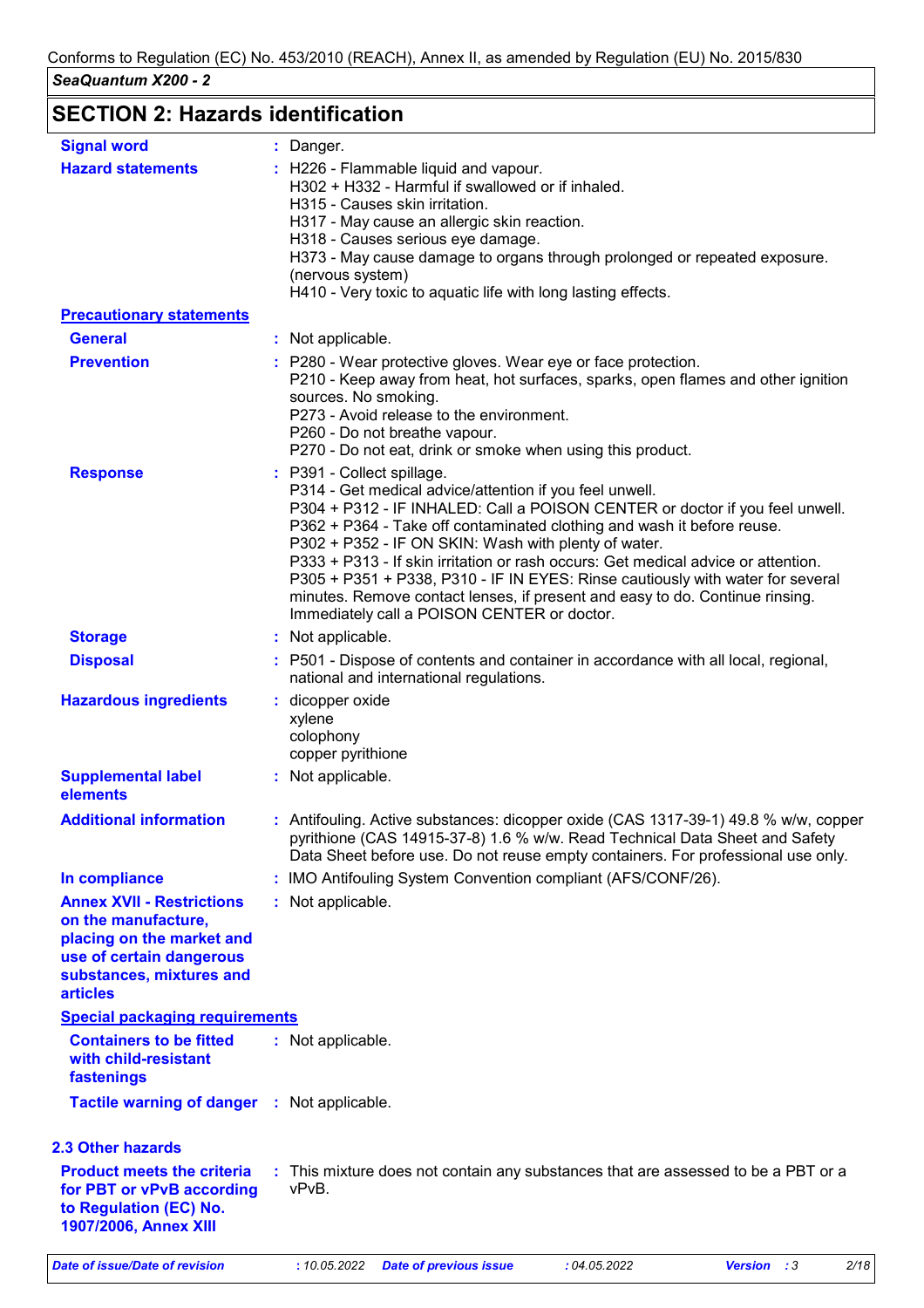### **SECTION 2: Hazards identification**

**Other hazards which do : not result in classification** : None known.

### **SECTION 3: Composition/information on ingredients**

| <b>Product/ingredient name</b> | <b>Identifiers</b>                                                                     | <b>Weight %</b> | <b>Regulation (EC) No.</b><br>1272/2008 [CLP]                                                                                                                                                                                                       | <b>Type</b> |
|--------------------------------|----------------------------------------------------------------------------------------|-----------------|-----------------------------------------------------------------------------------------------------------------------------------------------------------------------------------------------------------------------------------------------------|-------------|
| dicopper oxide                 | REACH #:<br>01-2119513794-36<br>EC: 215-270-7<br>CAS: 1317-39-1<br>Index: 029-002-00-X | $≥25 - ≤50$     | Acute Tox. 4, H302<br>Acute Tox. 4, H332<br>Eye Dam. 1, H318<br>Aquatic Acute 1, H400<br>$(M=100)$<br>Aquatic Chronic 1, H410<br>$(M=10)$                                                                                                           | [1] [2]     |
| xylene                         | REACH #:<br>01-2119488216-32<br>EC: 215-535-7<br>CAS: 1330-20-7<br>Index: 601-022-00-9 | $≥10 - ≤15$     | Flam. Liq. 3, H226<br>Acute Tox. 4, H312<br>Acute Tox. 4, H332<br><b>Skin Irrit. 2, H315</b><br>Eye Irrit. 2, H319<br><b>STOT SE 3, H335</b><br>Asp. Tox. 1, H304<br>Aquatic Chronic 3, H412                                                        | [1] [2]     |
| ethylbenzene                   | REACH #:<br>01-2119489370-35<br>EC: 202-849-4<br>CAS: 100-41-4<br>Index: 601-023-00-4  | $\leq 5$        | Flam. Liq. 2, H225<br>Acute Tox. 4, H332<br>STOT RE 2, H373 (hearing<br>organs)<br>Asp. Tox. 1, H304<br>Aquatic Chronic 3, H412                                                                                                                     | [1] [2]     |
| zinc oxide                     | REACH #:<br>01-2119463881-32<br>EC: 215-222-5<br>CAS: 1314-13-2<br>Index: 030-013-00-7 | $\leq 5$        | Aquatic Acute 1, H400 (M=1)<br>Aquatic Chronic 1, H410<br>$(M=1)$                                                                                                                                                                                   | [1]         |
| colophony                      | REACH #:<br>01-2119480418-32<br>EC: 232-475-7<br>CAS: 8050-09-7<br>Index: 650-015-00-7 | $\leq$ 3        | Skin Sens. 1, H317                                                                                                                                                                                                                                  | [1] [2]     |
| hydrocarbons, C9, aromatics    | REACH#:<br>01-2119455851-35<br>EC: 918-668-5<br>CAS: 128601-23-0                       | $\leq$ 3        | Flam. Liq. 3, H226<br><b>STOT SE 3, H335</b><br><b>STOT SE 3, H336</b><br>Asp. Tox. 1, H304<br>Aquatic Chronic 2, H411                                                                                                                              | $[1]$       |
| copper pyrithione              | EC: 238-984-0<br>CAS: 14915-37-8                                                       | $≤1.7$          | Acute Tox. 3, H301<br>Acute Tox. 3, H311<br>Acute Tox. 2, H330<br>Eye Dam. 1, H318<br>Repr. 2, H361d<br><b>STOT SE 3, H335</b><br>STOT RE 1, H372 (nervous<br>system)<br>Aquatic Acute 1, H400<br>$(M=100)$<br>Aquatic Chronic 1, H410<br>$(M=100)$ | [1] [2]     |
|                                |                                                                                        |                 | See Section 16 for the full<br>text of the H statements<br>declared above.                                                                                                                                                                          |             |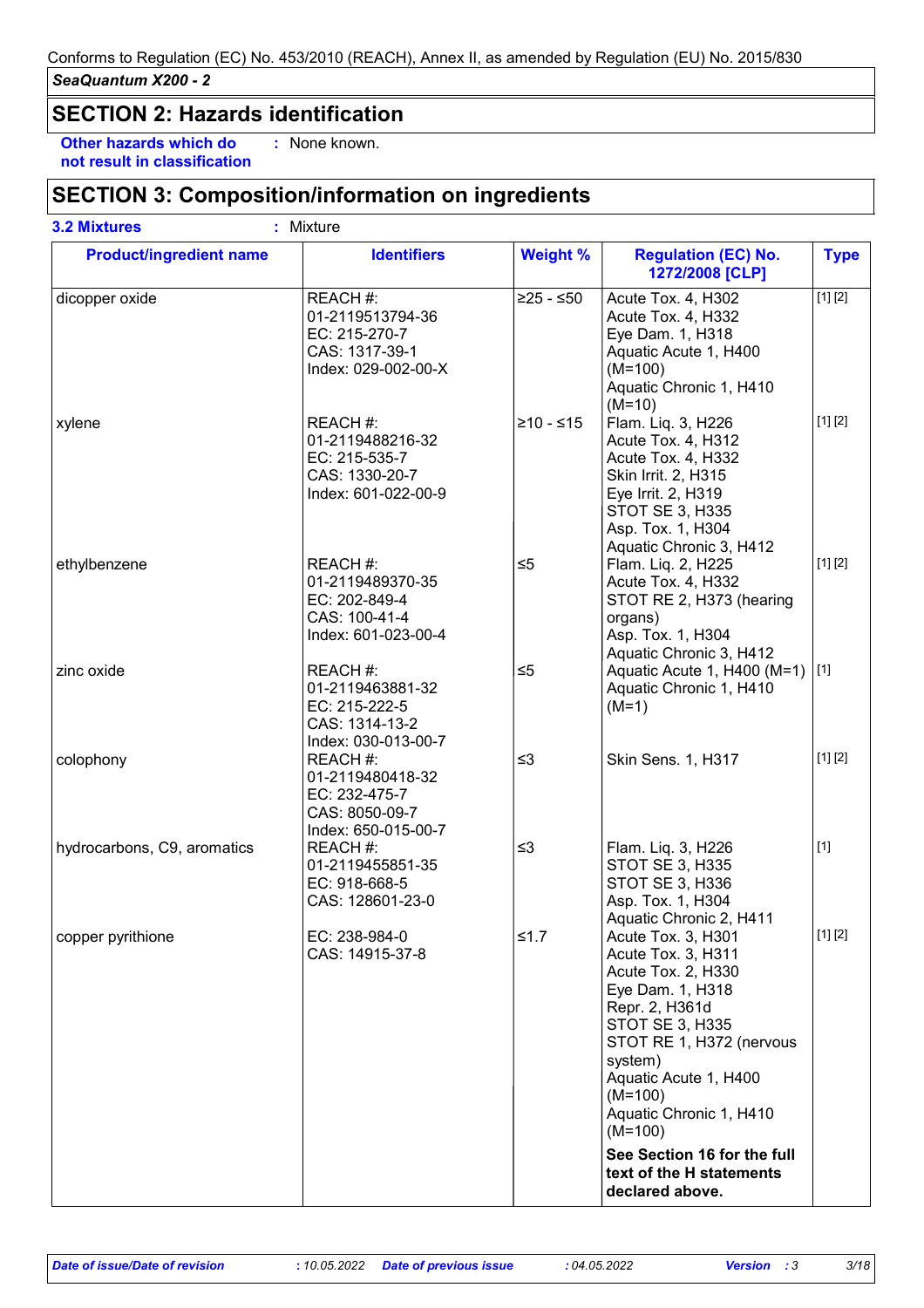## **SECTION 3: Composition/information on ingredients**

There are no additional ingredients present which, within the current knowledge of the supplier and in the concentrations applicable, are classified as hazardous to health or the environment, are PBTs, vPvBs or Substances of equivalent concern, or have been assigned a workplace exposure limit and hence require reporting in this section.

#### **Type**

[1] Substance classified with a health or environmental hazard

- [2] Substance with a workplace exposure limit
- [3] Substance meets the criteria for PBT according to Regulation (EC) No. 1907/2006, Annex XIII
- [4] Substance meets the criteria for vPvB according to Regulation (EC) No. 1907/2006, Annex XIII
- [5] Substance of equivalent concern
- [6] Additional disclosure due to company policy

Occupational exposure limits, if available, are listed in Section 8.

## **SECTION 4: First aid measures**

#### **4.1 Description of first aid measures**

| <b>General</b>                    | : In all cases of doubt, or when symptoms persist, seek medical attention. Never give<br>anything by mouth to an unconscious person. If unconscious, place in recovery<br>position and seek medical advice.                                                                                                                                                                                                     |  |
|-----------------------------------|-----------------------------------------------------------------------------------------------------------------------------------------------------------------------------------------------------------------------------------------------------------------------------------------------------------------------------------------------------------------------------------------------------------------|--|
| <b>Eye contact</b>                | : Check for and remove any contact lenses. Immediately flush eyes with running<br>water for at least 15 minutes, keeping eyelids open. Seek immediate medical<br>attention.                                                                                                                                                                                                                                     |  |
| <b>Inhalation</b>                 | : Remove to fresh air. Keep person warm and at rest. If not breathing, if breathing is<br>irregular or if respiratory arrest occurs, provide artificial respiration or oxygen by<br>trained personnel.                                                                                                                                                                                                          |  |
| <b>Skin contact</b>               | : Remove contaminated clothing and shoes. Wash skin thoroughly with soap and<br>water or use recognised skin cleanser. Do NOT use solvents or thinners.                                                                                                                                                                                                                                                         |  |
| <b>Ingestion</b>                  | : If swallowed, seek medical advice immediately and show the container or label.<br>Keep person warm and at rest. Do NOT induce vomiting.                                                                                                                                                                                                                                                                       |  |
| <b>Protection of first-aiders</b> | : No action shall be taken involving any personal risk or without suitable training. If it<br>is suspected that fumes are still present, the rescuer should wear an appropriate<br>mask or self-contained breathing apparatus. It may be dangerous to the person<br>providing aid to give mouth-to-mouth resuscitation. Wash contaminated clothing<br>thoroughly with water before removing it, or wear gloves. |  |

#### **4.2 Most important symptoms and effects, both acute and delayed**

## **Over-exposure signs/symptoms**

| <b>Eye contact</b>         | : Adverse symptoms may include the following:<br>pain<br>watering<br>redness                                                                                             |
|----------------------------|--------------------------------------------------------------------------------------------------------------------------------------------------------------------------|
| <b>Inhalation</b>          | : No specific data.                                                                                                                                                      |
| <b>Skin contact</b>        | : Adverse symptoms may include the following:<br>pain or irritation<br>redness<br>blistering may occur                                                                   |
| <b>Ingestion</b>           | : Adverse symptoms may include the following:<br>stomach pains                                                                                                           |
|                            | 4.3 Indication of any immediate medical attention and special treatment needed                                                                                           |
| <b>Notes to physician</b>  | : In case of inhalation of decomposition products in a fire, symptoms may be delayed.<br>The exposed person may need to be kept under medical surveillance for 48 hours. |
| <b>Specific treatments</b> | : No specific treatment.                                                                                                                                                 |

See toxicological information (Section 11)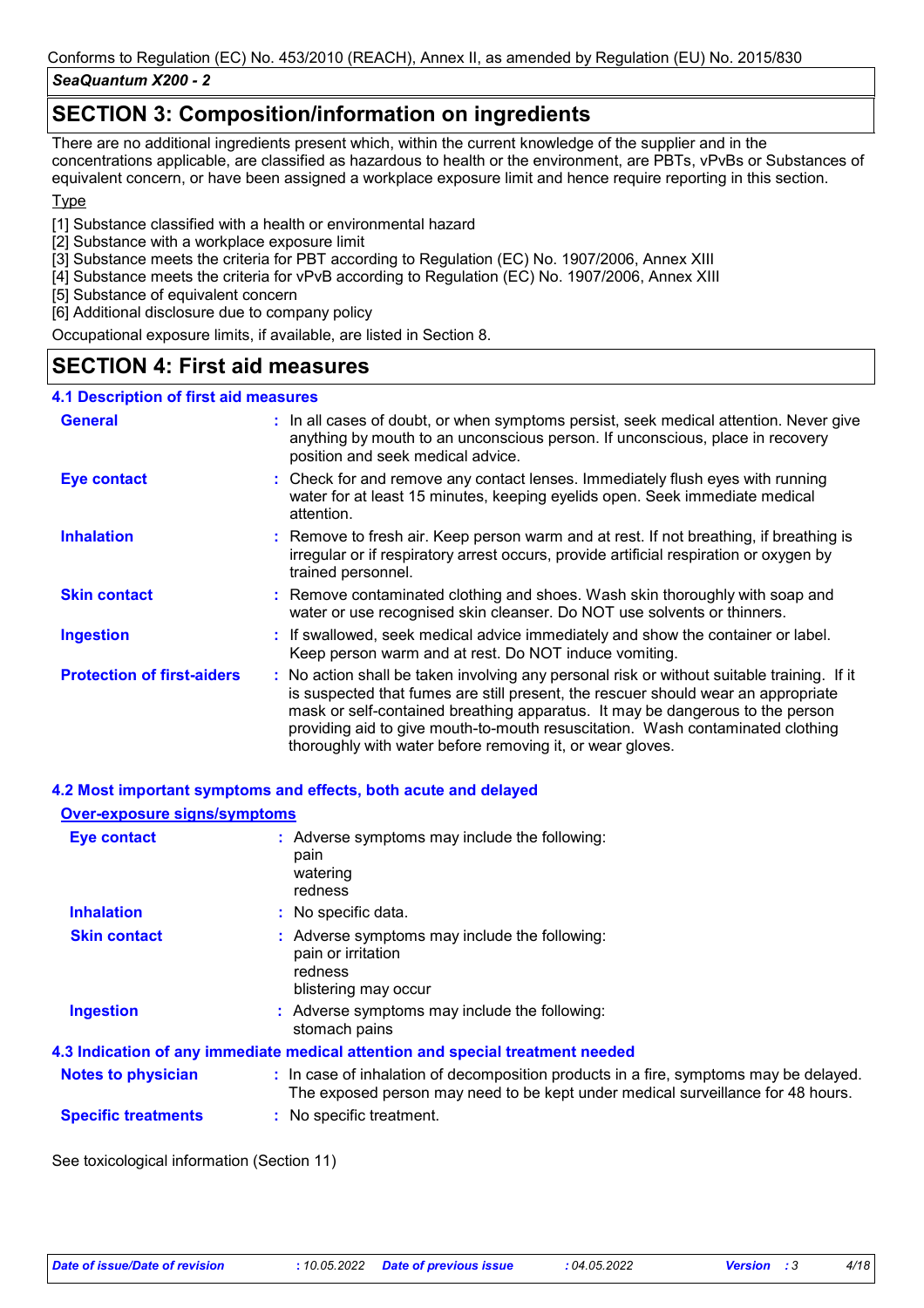### **SECTION 5: Firefighting measures**

| 5.1 Extinguishing media                                  |                                                                                                                              |
|----------------------------------------------------------|------------------------------------------------------------------------------------------------------------------------------|
| <b>Suitable extinguishing</b><br>media                   | : Recommended: alcohol-resistant foam, $CO2$ , powders, water spray.                                                         |
| <b>Unsuitable extinguishing</b><br>media                 | : Do not use water jet.                                                                                                      |
|                                                          | 5.2 Special hazards arising from the substance or mixture                                                                    |
| <b>Hazards from the</b><br>substance or mixture          | : Fire will produce dense black smoke. Exposure to decomposition products may<br>cause a health hazard.                      |
| <b>Hazardous combustion</b><br>products                  | : Decomposition products may include the following materials: carbon monoxide,<br>carbon dioxide, smoke, oxides of nitrogen. |
| <b>5.3 Advice for firefighters</b>                       |                                                                                                                              |
| <b>Special protective actions</b><br>for fire-fighters   | : Cool closed containers exposed to fire with water. Do not release runoff from fire to<br>drains or watercourses.           |
| <b>Special protective</b><br>equipment for fire-fighters | : Appropriate breathing apparatus may be required.                                                                           |
|                                                          |                                                                                                                              |

## **SECTION 6: Accidental release measures**

|                                                                | 6.1 Personal precautions, protective equipment and emergency procedures                                                                                                                                                                                                            |
|----------------------------------------------------------------|------------------------------------------------------------------------------------------------------------------------------------------------------------------------------------------------------------------------------------------------------------------------------------|
| For non-emergency<br>personnel                                 | : Exclude sources of ignition and ventilate the area. Avoid breathing vapour or mist.<br>Refer to protective measures listed in sections 7 and 8.                                                                                                                                  |
|                                                                | For emergency responders : If specialised clothing is required to deal with the spillage, take note of any<br>information in Section 8 on suitable and unsuitable materials. See also the<br>information in "For non-emergency personnel".                                         |
| <b>6.2 Environmental</b><br>precautions                        | : Do not allow to enter drains or watercourses. If the product contaminates lakes,<br>rivers, or sewers, inform the appropriate authorities in accordance with local<br>regulations.                                                                                               |
| 6.3 Methods and material<br>for containment and<br>cleaning up | : Contain and collect spillage with non-combustible, absorbent material e.g. sand,<br>earth, vermiculite or diatomaceous earth and place in container for disposal<br>according to local regulations (see Section 13). Preferably clean with a detergent.<br>Avoid using solvents. |
| 6.4 Reference to other<br><b>sections</b>                      | : See Section 1 for emergency contact information.<br>See Section 8 for information on appropriate personal protective equipment.<br>See Section 13 for additional waste treatment information.                                                                                    |

## **SECTION 7: Handling and storage**

The information in this section contains generic advice and guidance. The list of Identified Uses in Section 1 should be consulted for any available use-specific information provided in the Exposure Scenario(s).

#### **7.1 Precautions for safe handling**

Prevent the creation of flammable or explosive concentrations of vapours in air and avoid vapour concentrations higher than the occupational exposure limits.

In addition, the product should only be used in areas from which all naked lights and other sources of ignition have been excluded. Electrical equipment should be protected to the appropriate standard.

Mixture may charge electrostatically: always use earthing leads when transferring from one container to another. Operators should wear antistatic footwear and clothing and floors should be of the conducting type.

Keep away from heat, sparks and flame. No sparking tools should be used.

Avoid contact with skin and eyes. Avoid the inhalation of dust, particulates, spray or mist arising from the application of this mixture. Avoid inhalation of dust from sanding.

| Date of issue/Date of revision | : 10.05.2022 Date of previous issue | : 04.05.2022 | <b>Version</b> : 3 | 5/18 |
|--------------------------------|-------------------------------------|--------------|--------------------|------|
|                                |                                     |              |                    |      |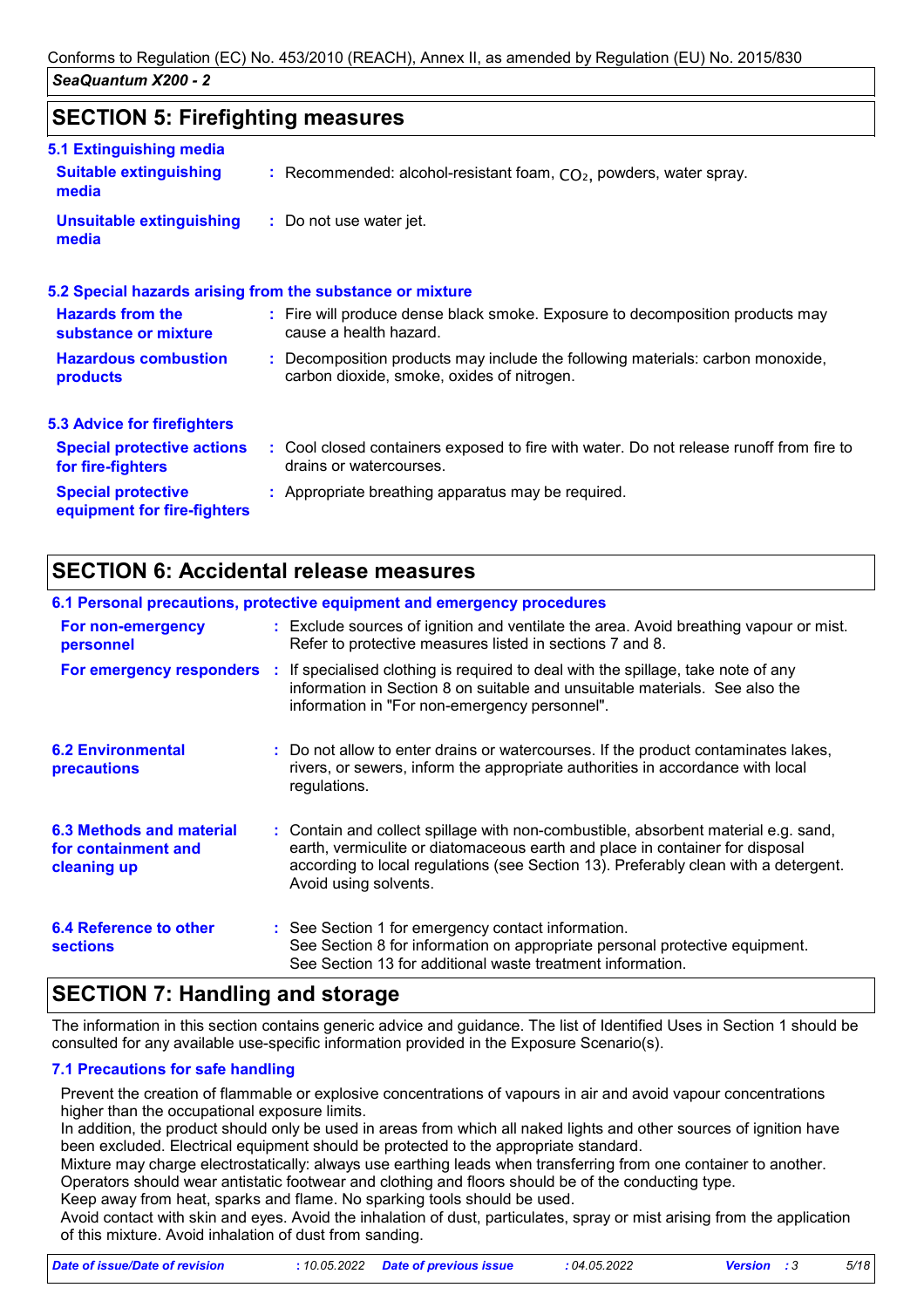## **SECTION 7: Handling and storage**

Eating, drinking and smoking should be prohibited in areas where this material is handled, stored and processed. Put on appropriate personal protective equipment (see Section 8).

Never use pressure to empty. Container is not a pressure vessel.

Always keep in containers made from the same material as the original one.

Comply with the health and safety at work laws.

Do not allow to enter drains or watercourses.

#### **Information on fire and explosion protection**

Vapours are heavier than air and may spread along floors. Vapours may form explosive mixtures with air.

When operators, whether spraying or not, have to work inside the spray booth, ventilation is unlikely to be sufficient to control particulates and solvent vapour in all cases. In such circumstances they should wear a compressed air-fed respirator during the spraying process and until such time as the particulates and solvent vapour concentration has fallen below the exposure limits.

#### **7.2 Conditions for safe storage, including any incompatibilities**

Store in accordance with local regulations.

#### **Notes on joint storage**

Keep away from: oxidising agents, strong alkalis, strong acids.

#### **Additional information on storage conditions**

Observe label precautions. Store in a dry, cool and well-ventilated area. Keep away from heat and direct sunlight. Keep away from sources of ignition. No smoking. Prevent unauthorised access. Containers that have been opened must be carefully resealed and kept upright to prevent leakage.

#### **7.3 Specific end use(s)**

| <b>Recommendations</b>                         | : Not available. |
|------------------------------------------------|------------------|
| Industrial sector specific<br><b>solutions</b> | : Not available. |

### **SECTION 8: Exposure controls/personal protection**

The information in this section contains generic advice and guidance. Information is provided based on typical anticipated uses of the product. Additional measures might be required for bulk handling or other uses that could significantly increase worker exposure or environmental releases.

#### **8.1 Control parameters**

#### **Occupational exposure limits**

| <b>Product/ingredient name</b> | <b>Exposure limit values</b>                                                                                                                                                                                   |  |  |
|--------------------------------|----------------------------------------------------------------------------------------------------------------------------------------------------------------------------------------------------------------|--|--|
| dicopper oxide                 | EH40/2005 WELs (United Kingdom (UK), 1/2020).<br>STEL: 2 mg/m <sup>3</sup> , (as Cu) 15 minutes. Form: Dusts and Mists<br>TWA: 1 mg/m <sup>3</sup> , (as Cu) 8 hours. Form: Dusts and Mists                    |  |  |
| xylene                         | EH40/2005 WELs (United Kingdom (UK), 1/2020). Absorbed                                                                                                                                                         |  |  |
| ethylbenzene                   | through skin.<br>STEL: 441 mg/m <sup>3</sup> 15 minutes.<br>STEL: 100 ppm 15 minutes.<br>TWA: 220 mg/m <sup>3</sup> 8 hours.<br>TWA: 50 ppm 8 hours.<br>EH40/2005 WELs (United Kingdom (UK), 1/2020). Absorbed |  |  |
|                                | through skin.<br>STEL: 552 mg/m <sup>3</sup> 15 minutes.<br>STEL: 125 ppm 15 minutes.<br>TWA: 100 ppm 8 hours.<br>TWA: $441$ mg/m <sup>3</sup> 8 hours.                                                        |  |  |
| colophony                      | EH40/2005 WELs (United Kingdom (UK), 1/2020). Inhalation                                                                                                                                                       |  |  |
| copper pyrithione              | sensitiser.<br>STEL: 0.15 mg/m <sup>3</sup> 15 minutes. Form: Fume<br>TWA: 0.05 mg/m <sup>3</sup> 8 hours. Form: Fume<br>EH40/2005 WELs (United Kingdom (UK), 1/2020).                                         |  |  |
|                                | STEL: 2 mg/m <sup>3</sup> , (as Cu) 15 minutes. Form: Dusts and Mists<br>TWA: 1 mg/m <sup>3</sup> , (as Cu) 8 hours. Form: Dusts and Mists                                                                     |  |  |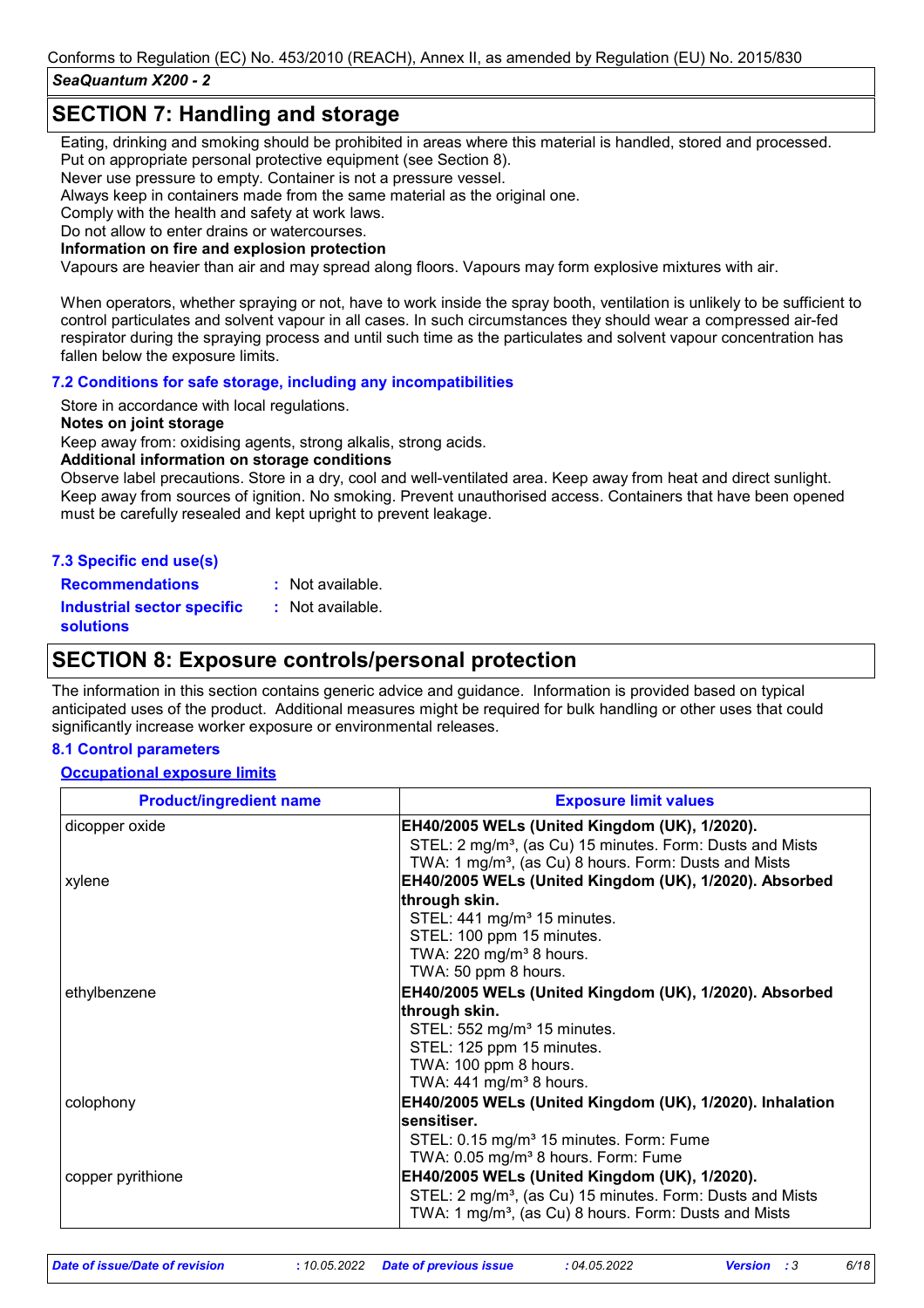## **SECTION 8: Exposure controls/personal protection**

| procedures<br>of the ventilation or other control measures and/or the necessity to use respiratory<br>the assessment of exposure by inhalation to chemical agents for comparison with<br>of exposure to chemical and biological agents) European Standard EN 482<br>for the measurement of chemical agents) Reference to national guidance<br>required. | <b>Recommended monitoring</b> | If this product contains ingredients with exposure limits, personal, workplace<br>atmosphere or biological monitoring may be required to determine the effectiveness<br>protective equipment. Reference should be made to monitoring standards, such as<br>the following: European Standard EN 689 (Workplace atmospheres - Guidance for<br>limit values and measurement strategy) European Standard EN 14042 (Workplace<br>atmospheres - Guide for the application and use of procedures for the assessment<br>(Workplace atmospheres - General requirements for the performance of procedures<br>documents for methods for the determination of hazardous substances will also be |
|---------------------------------------------------------------------------------------------------------------------------------------------------------------------------------------------------------------------------------------------------------------------------------------------------------------------------------------------------------|-------------------------------|-------------------------------------------------------------------------------------------------------------------------------------------------------------------------------------------------------------------------------------------------------------------------------------------------------------------------------------------------------------------------------------------------------------------------------------------------------------------------------------------------------------------------------------------------------------------------------------------------------------------------------------------------------------------------------------|
|---------------------------------------------------------------------------------------------------------------------------------------------------------------------------------------------------------------------------------------------------------------------------------------------------------------------------------------------------------|-------------------------------|-------------------------------------------------------------------------------------------------------------------------------------------------------------------------------------------------------------------------------------------------------------------------------------------------------------------------------------------------------------------------------------------------------------------------------------------------------------------------------------------------------------------------------------------------------------------------------------------------------------------------------------------------------------------------------------|

#### **DNELs/DMELs**

| <b>Exposure</b> | <b>Value</b>                                                                                                                                                                                                                                                                                                                                                                                                                                                                                 | <b>Population</b>                                                                                                                                                                                                                                                                                                                                                                                         | <b>Effects</b>                                                                                                                                                                                                                                                                                                                                                                                                                                        |
|-----------------|----------------------------------------------------------------------------------------------------------------------------------------------------------------------------------------------------------------------------------------------------------------------------------------------------------------------------------------------------------------------------------------------------------------------------------------------------------------------------------------------|-----------------------------------------------------------------------------------------------------------------------------------------------------------------------------------------------------------------------------------------------------------------------------------------------------------------------------------------------------------------------------------------------------------|-------------------------------------------------------------------------------------------------------------------------------------------------------------------------------------------------------------------------------------------------------------------------------------------------------------------------------------------------------------------------------------------------------------------------------------------------------|
| Long term Oral  | $0.041$ mg/                                                                                                                                                                                                                                                                                                                                                                                                                                                                                  | General                                                                                                                                                                                                                                                                                                                                                                                                   | Systemic                                                                                                                                                                                                                                                                                                                                                                                                                                              |
|                 |                                                                                                                                                                                                                                                                                                                                                                                                                                                                                              |                                                                                                                                                                                                                                                                                                                                                                                                           |                                                                                                                                                                                                                                                                                                                                                                                                                                                       |
| Short term Oral |                                                                                                                                                                                                                                                                                                                                                                                                                                                                                              | General                                                                                                                                                                                                                                                                                                                                                                                                   | Systemic                                                                                                                                                                                                                                                                                                                                                                                                                                              |
|                 |                                                                                                                                                                                                                                                                                                                                                                                                                                                                                              |                                                                                                                                                                                                                                                                                                                                                                                                           |                                                                                                                                                                                                                                                                                                                                                                                                                                                       |
|                 |                                                                                                                                                                                                                                                                                                                                                                                                                                                                                              |                                                                                                                                                                                                                                                                                                                                                                                                           | Local                                                                                                                                                                                                                                                                                                                                                                                                                                                 |
|                 |                                                                                                                                                                                                                                                                                                                                                                                                                                                                                              |                                                                                                                                                                                                                                                                                                                                                                                                           |                                                                                                                                                                                                                                                                                                                                                                                                                                                       |
|                 |                                                                                                                                                                                                                                                                                                                                                                                                                                                                                              |                                                                                                                                                                                                                                                                                                                                                                                                           | Systemic                                                                                                                                                                                                                                                                                                                                                                                                                                              |
|                 |                                                                                                                                                                                                                                                                                                                                                                                                                                                                                              |                                                                                                                                                                                                                                                                                                                                                                                                           |                                                                                                                                                                                                                                                                                                                                                                                                                                                       |
|                 |                                                                                                                                                                                                                                                                                                                                                                                                                                                                                              |                                                                                                                                                                                                                                                                                                                                                                                                           | Systemic                                                                                                                                                                                                                                                                                                                                                                                                                                              |
|                 |                                                                                                                                                                                                                                                                                                                                                                                                                                                                                              |                                                                                                                                                                                                                                                                                                                                                                                                           |                                                                                                                                                                                                                                                                                                                                                                                                                                                       |
|                 |                                                                                                                                                                                                                                                                                                                                                                                                                                                                                              |                                                                                                                                                                                                                                                                                                                                                                                                           | Systemic                                                                                                                                                                                                                                                                                                                                                                                                                                              |
|                 |                                                                                                                                                                                                                                                                                                                                                                                                                                                                                              |                                                                                                                                                                                                                                                                                                                                                                                                           |                                                                                                                                                                                                                                                                                                                                                                                                                                                       |
|                 |                                                                                                                                                                                                                                                                                                                                                                                                                                                                                              |                                                                                                                                                                                                                                                                                                                                                                                                           | Systemic                                                                                                                                                                                                                                                                                                                                                                                                                                              |
|                 |                                                                                                                                                                                                                                                                                                                                                                                                                                                                                              |                                                                                                                                                                                                                                                                                                                                                                                                           |                                                                                                                                                                                                                                                                                                                                                                                                                                                       |
|                 |                                                                                                                                                                                                                                                                                                                                                                                                                                                                                              |                                                                                                                                                                                                                                                                                                                                                                                                           |                                                                                                                                                                                                                                                                                                                                                                                                                                                       |
|                 |                                                                                                                                                                                                                                                                                                                                                                                                                                                                                              |                                                                                                                                                                                                                                                                                                                                                                                                           | Systemic                                                                                                                                                                                                                                                                                                                                                                                                                                              |
|                 |                                                                                                                                                                                                                                                                                                                                                                                                                                                                                              |                                                                                                                                                                                                                                                                                                                                                                                                           |                                                                                                                                                                                                                                                                                                                                                                                                                                                       |
|                 |                                                                                                                                                                                                                                                                                                                                                                                                                                                                                              |                                                                                                                                                                                                                                                                                                                                                                                                           | Systemic                                                                                                                                                                                                                                                                                                                                                                                                                                              |
|                 |                                                                                                                                                                                                                                                                                                                                                                                                                                                                                              |                                                                                                                                                                                                                                                                                                                                                                                                           |                                                                                                                                                                                                                                                                                                                                                                                                                                                       |
|                 |                                                                                                                                                                                                                                                                                                                                                                                                                                                                                              |                                                                                                                                                                                                                                                                                                                                                                                                           | Systemic                                                                                                                                                                                                                                                                                                                                                                                                                                              |
|                 |                                                                                                                                                                                                                                                                                                                                                                                                                                                                                              |                                                                                                                                                                                                                                                                                                                                                                                                           |                                                                                                                                                                                                                                                                                                                                                                                                                                                       |
|                 |                                                                                                                                                                                                                                                                                                                                                                                                                                                                                              |                                                                                                                                                                                                                                                                                                                                                                                                           | Local                                                                                                                                                                                                                                                                                                                                                                                                                                                 |
|                 |                                                                                                                                                                                                                                                                                                                                                                                                                                                                                              |                                                                                                                                                                                                                                                                                                                                                                                                           |                                                                                                                                                                                                                                                                                                                                                                                                                                                       |
| Short term      |                                                                                                                                                                                                                                                                                                                                                                                                                                                                                              |                                                                                                                                                                                                                                                                                                                                                                                                           | Systemic                                                                                                                                                                                                                                                                                                                                                                                                                                              |
| Inhalation      |                                                                                                                                                                                                                                                                                                                                                                                                                                                                                              |                                                                                                                                                                                                                                                                                                                                                                                                           |                                                                                                                                                                                                                                                                                                                                                                                                                                                       |
| Long term       |                                                                                                                                                                                                                                                                                                                                                                                                                                                                                              | General                                                                                                                                                                                                                                                                                                                                                                                                   | Local                                                                                                                                                                                                                                                                                                                                                                                                                                                 |
| Inhalation      |                                                                                                                                                                                                                                                                                                                                                                                                                                                                                              |                                                                                                                                                                                                                                                                                                                                                                                                           |                                                                                                                                                                                                                                                                                                                                                                                                                                                       |
|                 |                                                                                                                                                                                                                                                                                                                                                                                                                                                                                              |                                                                                                                                                                                                                                                                                                                                                                                                           | Local                                                                                                                                                                                                                                                                                                                                                                                                                                                 |
|                 |                                                                                                                                                                                                                                                                                                                                                                                                                                                                                              |                                                                                                                                                                                                                                                                                                                                                                                                           |                                                                                                                                                                                                                                                                                                                                                                                                                                                       |
|                 |                                                                                                                                                                                                                                                                                                                                                                                                                                                                                              |                                                                                                                                                                                                                                                                                                                                                                                                           | Systemic                                                                                                                                                                                                                                                                                                                                                                                                                                              |
|                 |                                                                                                                                                                                                                                                                                                                                                                                                                                                                                              |                                                                                                                                                                                                                                                                                                                                                                                                           |                                                                                                                                                                                                                                                                                                                                                                                                                                                       |
|                 |                                                                                                                                                                                                                                                                                                                                                                                                                                                                                              |                                                                                                                                                                                                                                                                                                                                                                                                           | Local                                                                                                                                                                                                                                                                                                                                                                                                                                                 |
|                 |                                                                                                                                                                                                                                                                                                                                                                                                                                                                                              |                                                                                                                                                                                                                                                                                                                                                                                                           |                                                                                                                                                                                                                                                                                                                                                                                                                                                       |
|                 |                                                                                                                                                                                                                                                                                                                                                                                                                                                                                              |                                                                                                                                                                                                                                                                                                                                                                                                           | Systemic                                                                                                                                                                                                                                                                                                                                                                                                                                              |
|                 |                                                                                                                                                                                                                                                                                                                                                                                                                                                                                              |                                                                                                                                                                                                                                                                                                                                                                                                           |                                                                                                                                                                                                                                                                                                                                                                                                                                                       |
|                 |                                                                                                                                                                                                                                                                                                                                                                                                                                                                                              |                                                                                                                                                                                                                                                                                                                                                                                                           |                                                                                                                                                                                                                                                                                                                                                                                                                                                       |
|                 |                                                                                                                                                                                                                                                                                                                                                                                                                                                                                              |                                                                                                                                                                                                                                                                                                                                                                                                           | Systemic                                                                                                                                                                                                                                                                                                                                                                                                                                              |
|                 |                                                                                                                                                                                                                                                                                                                                                                                                                                                                                              |                                                                                                                                                                                                                                                                                                                                                                                                           |                                                                                                                                                                                                                                                                                                                                                                                                                                                       |
|                 |                                                                                                                                                                                                                                                                                                                                                                                                                                                                                              |                                                                                                                                                                                                                                                                                                                                                                                                           | Systemic                                                                                                                                                                                                                                                                                                                                                                                                                                              |
|                 |                                                                                                                                                                                                                                                                                                                                                                                                                                                                                              |                                                                                                                                                                                                                                                                                                                                                                                                           |                                                                                                                                                                                                                                                                                                                                                                                                                                                       |
|                 |                                                                                                                                                                                                                                                                                                                                                                                                                                                                                              |                                                                                                                                                                                                                                                                                                                                                                                                           | Systemic                                                                                                                                                                                                                                                                                                                                                                                                                                              |
|                 | bw/day                                                                                                                                                                                                                                                                                                                                                                                                                                                                                       |                                                                                                                                                                                                                                                                                                                                                                                                           |                                                                                                                                                                                                                                                                                                                                                                                                                                                       |
| Short term      |                                                                                                                                                                                                                                                                                                                                                                                                                                                                                              |                                                                                                                                                                                                                                                                                                                                                                                                           | Local                                                                                                                                                                                                                                                                                                                                                                                                                                                 |
| Inhalation      |                                                                                                                                                                                                                                                                                                                                                                                                                                                                                              |                                                                                                                                                                                                                                                                                                                                                                                                           |                                                                                                                                                                                                                                                                                                                                                                                                                                                       |
| Long term       | 442 mg/m <sup>3</sup>                                                                                                                                                                                                                                                                                                                                                                                                                                                                        | Workers                                                                                                                                                                                                                                                                                                                                                                                                   | Local                                                                                                                                                                                                                                                                                                                                                                                                                                                 |
|                 |                                                                                                                                                                                                                                                                                                                                                                                                                                                                                              |                                                                                                                                                                                                                                                                                                                                                                                                           |                                                                                                                                                                                                                                                                                                                                                                                                                                                       |
|                 |                                                                                                                                                                                                                                                                                                                                                                                                                                                                                              |                                                                                                                                                                                                                                                                                                                                                                                                           | Systemic                                                                                                                                                                                                                                                                                                                                                                                                                                              |
|                 |                                                                                                                                                                                                                                                                                                                                                                                                                                                                                              |                                                                                                                                                                                                                                                                                                                                                                                                           |                                                                                                                                                                                                                                                                                                                                                                                                                                                       |
|                 |                                                                                                                                                                                                                                                                                                                                                                                                                                                                                              |                                                                                                                                                                                                                                                                                                                                                                                                           |                                                                                                                                                                                                                                                                                                                                                                                                                                                       |
|                 |                                                                                                                                                                                                                                                                                                                                                                                                                                                                                              |                                                                                                                                                                                                                                                                                                                                                                                                           | <b>Version</b><br>7/18<br>$\cdot$ :3                                                                                                                                                                                                                                                                                                                                                                                                                  |
|                 | Long term<br>Inhalation<br>Long term<br>Inhalation<br>Long term Dermal<br>Long term Oral<br>Long term<br>Inhalation<br>Long term<br>Inhalation<br>Long term Dermal<br>Long term Dermal<br>Short term<br>Inhalation<br>Short term<br>Inhalation<br>Short term<br>Inhalation<br>Long term<br>Inhalation<br>Long term Oral<br>Long term<br>Inhalation<br>Long term<br>Inhalation<br>Long term Dermal<br>Inhalation<br>Short term<br>Inhalation<br><b>Date of previous issue</b><br>: 10.05.2022 | kg bw/day<br>$0.082$ mg/<br>kg bw/day<br>1 mg/ $m3$<br>1 mg/ $m3$<br>137 mg/kg<br>bw/day<br>$1.6$ mg/kg<br>bw/day<br>$77 \text{ mg/m}^3$<br>108 mg/kg<br>bw/day<br>180 mg/kg<br>bw/day<br>289 mg/m <sup>3</sup><br>289 mg/m $3$<br>260 mg/ $m3$<br>$260$ mg/m <sup>3</sup><br>221 mg/m <sup>3</sup><br>$1.6$ mg/kg<br>bw/day<br>15 mg/m <sup>3</sup><br>77 mg/m $3$<br>180 mg/kg<br>884 mg/m <sup>3</sup> | population<br>population<br>Workers<br>Workers<br>Workers<br>General<br>population<br>14.8 mg/m <sup>3</sup><br>General<br>population<br>Workers<br>General<br>population<br>Workers<br>Workers<br>Workers<br>65.3 mg/m <sup>3</sup><br>population<br>General<br>population<br>General<br>population<br>Workers<br>General<br>population<br>General<br>population<br>Workers<br>Workers<br>293 mg/m <sup>3</sup>   Workers<br>Workers<br>: 04.05.2022 |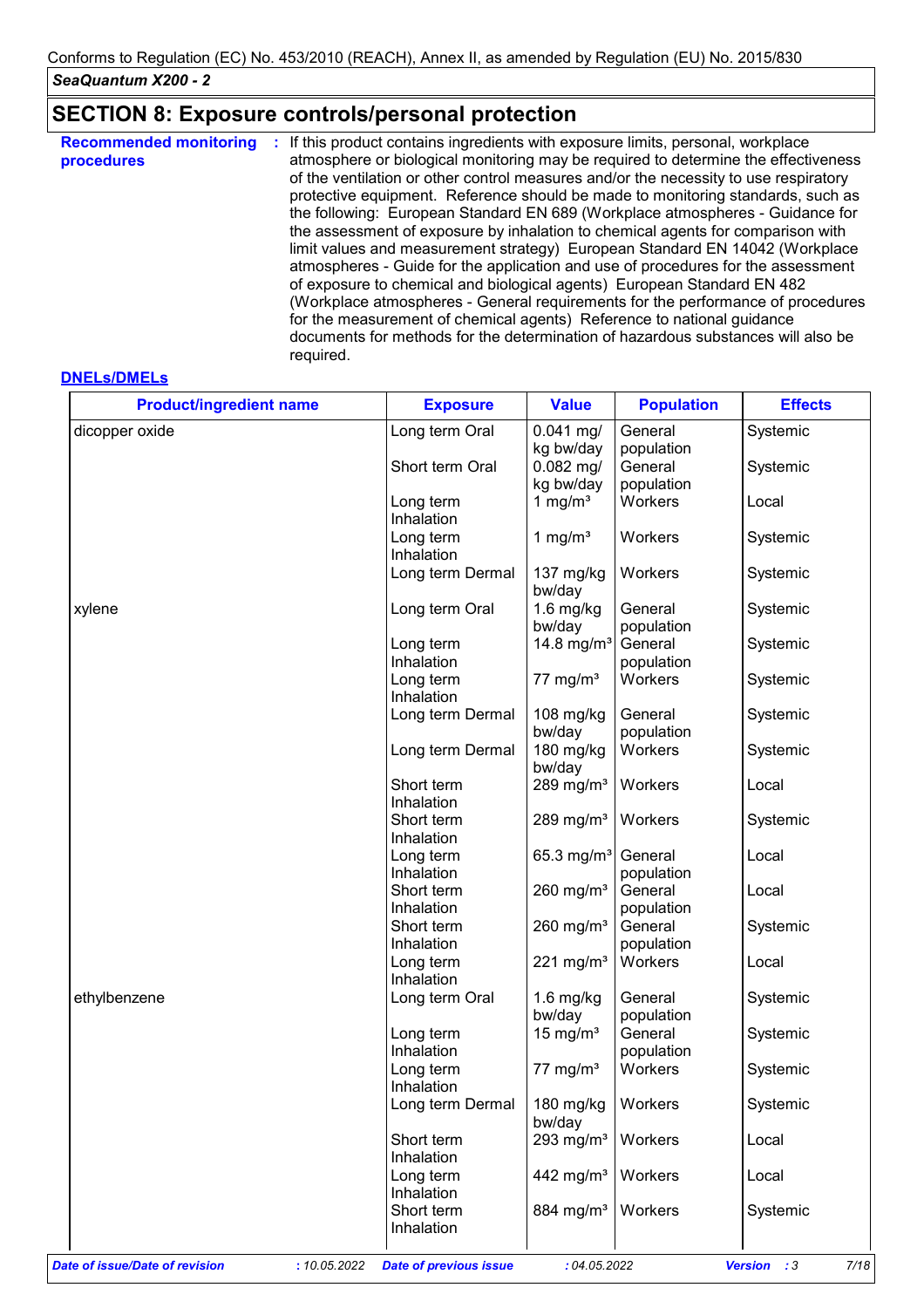| <b>SECTION 8: Exposure controls/personal protection</b> |                  |                          |             |          |
|---------------------------------------------------------|------------------|--------------------------|-------------|----------|
| zinc oxide                                              | Long term Dermal | 83 mg/kg                 | Workers     | Systemic |
|                                                         |                  | bw/day                   |             |          |
|                                                         | Long term        | $5 \text{ mg/m}^3$       | Workers     | Systemic |
|                                                         | Inhalation       |                          |             |          |
|                                                         | Long term Dermal | 83 mg/kg                 | General     | Systemic |
|                                                         |                  | bw/day                   | population  |          |
|                                                         |                  |                          | [Consumers] |          |
|                                                         | Long term        | $2.5$ mg/m <sup>3</sup>  | General     | Systemic |
|                                                         | Inhalation       |                          | population  |          |
|                                                         |                  |                          | [Consumers] |          |
|                                                         | Long term Oral   | $0.83$ mg/               | General     | Systemic |
|                                                         |                  | kg bw/day                | population  |          |
|                                                         |                  |                          | [Consumers] |          |
|                                                         | Long term        | $0.5$ mg/m <sup>3</sup>  | Workers     | Local    |
|                                                         | Inhalation       |                          |             |          |
|                                                         | Long term Oral   | $0.83$ mg/               | General     | Systemic |
|                                                         |                  | kg bw/day                | population  |          |
|                                                         | Long term        | $2.5 \text{ mg/m}^3$     | General     | Systemic |
|                                                         | Inhalation       |                          | population  |          |
|                                                         | Long term        | 5 mg/ $m3$               | Workers     | Systemic |
|                                                         | Inhalation       |                          |             |          |
|                                                         | Long term Dermal | 83 mg/kg                 | General     | Systemic |
|                                                         |                  | bw/day                   | population  |          |
|                                                         | Long term Dermal | 83 mg/kg                 | Workers     | Systemic |
|                                                         |                  | bw/day                   |             |          |
| colophony                                               | Long term Dermal | 25 mg/kg                 | Workers     | Systemic |
|                                                         |                  | bw/day                   |             |          |
|                                                         | Long term        | 176 mg/ $m3$             | Workers     | Systemic |
|                                                         | Inhalation       |                          |             |          |
|                                                         | Long term Dermal | 15 mg/kg                 | General     | Systemic |
|                                                         |                  | bw/day                   | population  |          |
|                                                         |                  |                          | [Consumers] |          |
|                                                         | Long term        | 52 mg/ $m3$              | General     | Systemic |
|                                                         | Inhalation       |                          | population  |          |
|                                                         |                  |                          | [Consumers] |          |
|                                                         | Long term Oral   | 15 mg/kg                 | General     | Systemic |
|                                                         |                  | bw/day                   | population  |          |
|                                                         |                  |                          | [Consumers] |          |
|                                                         | Long term Oral   | 10 mg/kg                 | General     | Systemic |
|                                                         |                  | bw/day                   | population  |          |
|                                                         | Long term Dermal | 10 mg/kg                 | General     | Systemic |
|                                                         |                  | bw/day                   | population  |          |
|                                                         | Long term Dermal | 17 mg/kg                 | Workers     | Systemic |
|                                                         |                  | bw/day                   |             |          |
|                                                         | Long term        | 35 mg/ $m3$              | General     | Systemic |
|                                                         | Inhalation       |                          | population  |          |
|                                                         | Long term        | 117 mg/ $m3$             | Workers     | Systemic |
|                                                         | Inhalation       |                          |             |          |
| hydrocarbons, C9, aromatics                             | Long term Dermal | 25 mg/kg                 | Workers     | Systemic |
|                                                         |                  | bw/day                   |             |          |
|                                                         | Long term        | 150 mg/ $m3$             | Workers     | Systemic |
|                                                         | Inhalation       |                          |             |          |
|                                                         | Long term Dermal | 11 mg/kg                 | General     | Systemic |
|                                                         |                  | bw/day                   | population  |          |
|                                                         |                  |                          | [Consumers] |          |
|                                                         | Long term        | 32 mg/ $m3$              | General     | Systemic |
|                                                         | Inhalation       |                          | population  |          |
|                                                         |                  |                          | [Consumers] |          |
|                                                         | Long term Oral   | 11 $mg/kg$               | General     | Systemic |
|                                                         |                  | bw/day                   | population  |          |
|                                                         |                  |                          | [Consumers] |          |
|                                                         |                  |                          |             |          |
|                                                         | Long term        | $0.41$ mg/m <sup>3</sup> | General     | Systemic |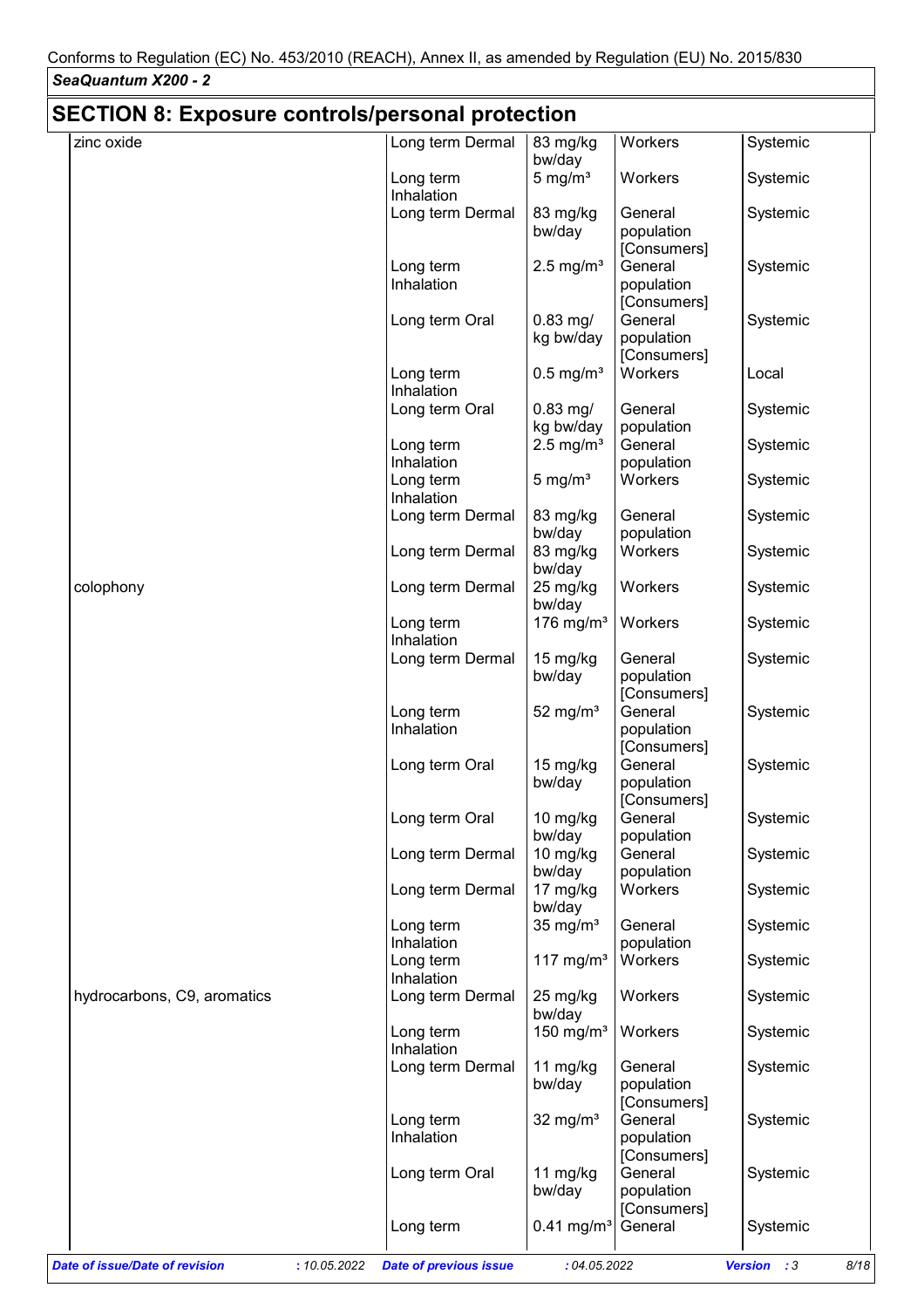## **SECTION 8: Exposure controls/personal protection**

|  | Inhalation |                   | population |          |
|--|------------|-------------------|------------|----------|
|  | Long term  | 1.9 mg/ $m3$      | Workers    | Systemic |
|  | Inhalation |                   |            |          |
|  | Long term  | 178.57 mg/        | General    | Local    |
|  | Inhalation | m <sup>3</sup>    | population |          |
|  | Short term | 640 mg/ $m3$      | General    | Local    |
|  | Inhalation |                   | population |          |
|  | Long term  | 837.5 mg/         | Workers    | Local    |
|  | Inhalation | m <sup>3</sup>    |            |          |
|  | Short term | 1066.67           | Workers    | Local    |
|  | Inhalation | mg/m <sup>3</sup> |            |          |
|  | Short term | 1152 mg/          | General    | Systemic |
|  | Inhalation | m <sup>3</sup>    | population |          |
|  | Short term | 1286.4 mg/        | Workers    | Systemic |
|  | Inhalation | m <sup>3</sup>    |            |          |
|  |            |                   |            |          |

#### **PNECs**

| <b>Product/ingredient name</b> | <b>Compartment Detail</b>  | <b>Value</b>       | <b>Method Detail</b> |
|--------------------------------|----------------------------|--------------------|----------------------|
| dicopper oxide                 | Fresh water                | 7.8 µg/l           |                      |
|                                | Marine                     | 5.2 µg/l           |                      |
|                                | Sewage Treatment           | 230 µg/l           |                      |
|                                | Plant                      |                    |                      |
|                                | Fresh water sediment       | 87 mg/kg dwt       |                      |
|                                | Marine water sediment      | 676 mg/kg dwt      |                      |
|                                | Soil                       | 65 mg/kg dwt       |                      |
| xylene                         | Fresh water                | $0.327$ mg/l       |                      |
|                                | Marine                     | 0.327 mg/l         |                      |
|                                | Sewage Treatment           | 6.58 mg/l          |                      |
|                                | Plant                      |                    |                      |
|                                | Fresh water sediment       | 12.46 mg/kg dwt    |                      |
|                                | Marine water sediment      | 12.46 mg/kg dwt    |                      |
|                                | Soil                       | 2.31 mg/kg dwt     |                      |
| ethylbenzene                   | Fresh water                | 0.1 mg/l           |                      |
|                                | Marine                     | $0.01$ mg/l        |                      |
|                                | Sewage Treatment           | 9.6 mg/l           |                      |
|                                | Plant                      |                    |                      |
|                                | Fresh water sediment       | 13.7 mg/kg dwt     |                      |
|                                | Soil                       | 2.68 mg/kg dwt     |                      |
|                                | <b>Secondary Poisoning</b> | 20 mg/kg           |                      |
| zinc oxide                     | Fresh water                | 20.6 µg/l          |                      |
|                                | Marine                     | $6.1$ µg/l         |                      |
|                                | Sewage Treatment           | 52 µg/l            |                      |
|                                | Plant                      |                    |                      |
|                                | Fresh water sediment       | 117.8 mg/kg dwt    |                      |
|                                | Marine water sediment      | 56.5 mg/kg dwt     |                      |
|                                | Soil                       | 35.6 mg/kg dwt     |                      |
| colophony                      | Fresh water                | $0.0054$ mg/l      |                      |
|                                | Marine                     | 0.00054 mg/l       |                      |
|                                | Sewage Treatment           | 1000 mg/l          |                      |
|                                | Plant                      |                    |                      |
|                                | Fresh water sediment       | 0.02 mg/kg dwt     |                      |
|                                | Marine water sediment      | 0.002 mg/kg dwt    |                      |
|                                | Soil                       | $0.0015$ mg/kg dwt |                      |

#### **8.2 Exposure controls**

#### **Appropriate engineering controls**

Provide adequate ventilation. Where reasonably practicable, this should be **:** achieved by the use of local exhaust ventilation and good general extraction. If these are not sufficient to maintain concentrations of particulates and solvent vapours below the OEL, suitable respiratory protection must be worn.

#### **Individual protection measures**

*Date of issue/Date of revision* **:** *10.05.2022 Date of previous issue : 04.05.2022 Version : 3 9/18*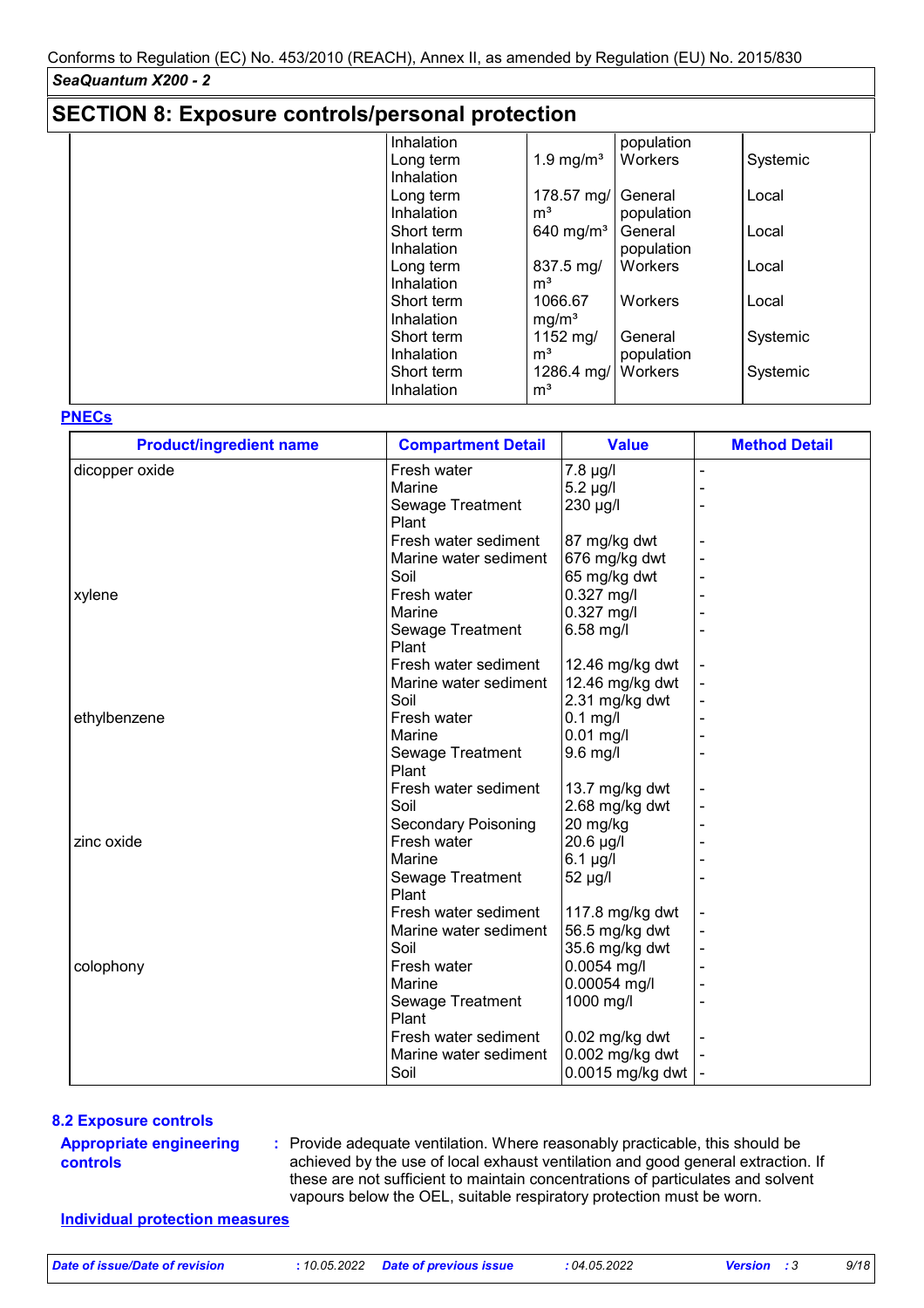## **SECTION 8: Exposure controls/personal protection**

| <b>Hygiene measures</b>                   | : Wash hands, forearms and face thoroughly after handling chemical products, before<br>eating, smoking and using the lavatory and at the end of the working period.<br>Appropriate techniques should be used to remove potentially contaminated clothing.<br>Contaminated work clothing should not be allowed out of the workplace. Wash<br>contaminated clothing before reusing. Ensure that eyewash stations and safety<br>showers are close to the workstation location.                                                                                                                                                                                                                                                                                                                                                                                                                                                                                                                                                                                                            |
|-------------------------------------------|----------------------------------------------------------------------------------------------------------------------------------------------------------------------------------------------------------------------------------------------------------------------------------------------------------------------------------------------------------------------------------------------------------------------------------------------------------------------------------------------------------------------------------------------------------------------------------------------------------------------------------------------------------------------------------------------------------------------------------------------------------------------------------------------------------------------------------------------------------------------------------------------------------------------------------------------------------------------------------------------------------------------------------------------------------------------------------------|
| <b>Eye/face protection</b>                | Safety eyewear complying to EN 166 should be used when a risk assessment<br>indicates this is necessary to avoid exposure to liquid splashes, mists, gases or<br>dusts. If contact is possible, the following protection should be worn, unless the<br>assessment indicates a higher degree of protection: chemical splash goggles and/<br>or face shield. If inhalation hazards exist, a full-face respirator may be required<br>instead.                                                                                                                                                                                                                                                                                                                                                                                                                                                                                                                                                                                                                                             |
| <b>Skin protection</b>                    |                                                                                                                                                                                                                                                                                                                                                                                                                                                                                                                                                                                                                                                                                                                                                                                                                                                                                                                                                                                                                                                                                        |
| <b>Gloves</b>                             | : There is no one glove material or combination of materials that will give unlimited<br>resistance to any individual or combination of chemicals.<br>The breakthrough time must be greater than the end use time of the product.<br>The instructions and information provided by the glove manufacturer on use,<br>storage, maintenance and replacement must be followed.<br>Gloves should be replaced regularly and if there is any sign of damage to the glove<br>material.<br>Always ensure that gloves are free from defects and that they are stored and used<br>correctly.<br>The performance or effectiveness of the glove may be reduced by physical/chemical<br>damage and poor maintenance.<br>Barrier creams may help to protect the exposed areas of the skin but should not be<br>applied once exposure has occurred.<br>Wear suitable gloves tested to EN374.<br>Not recommended, gloves(breakthrough time) < 1 hour: neoprene, butyl rubber,<br><b>PVC</b><br>Recommended, gloves(breakthrough time) > 8 hours: nitrile rubber, 4H, Teflon,<br>polyvinyl alcohol (PVA) |
|                                           | For right choice of glove materials, with focus on chemical resistance and time of<br>penetration, seek advice by the supplier of chemical resistant gloves.                                                                                                                                                                                                                                                                                                                                                                                                                                                                                                                                                                                                                                                                                                                                                                                                                                                                                                                           |
|                                           | The user must check that the final choice of type of glove selected for handling this<br>product is the most appropriate and takes into account the particular conditions of<br>use, as included in the user's risk assessment.                                                                                                                                                                                                                                                                                                                                                                                                                                                                                                                                                                                                                                                                                                                                                                                                                                                        |
| <b>Body protection</b>                    | : Personnel should wear antistatic clothing made of natural fibres or of high-<br>temperature-resistant synthetic fibres.                                                                                                                                                                                                                                                                                                                                                                                                                                                                                                                                                                                                                                                                                                                                                                                                                                                                                                                                                              |
| <b>Other skin protection</b>              | : Appropriate footwear and any additional skin protection measures should be<br>selected based on the task being performed and the risks involved and should be<br>approved by a specialist before handling this product.                                                                                                                                                                                                                                                                                                                                                                                                                                                                                                                                                                                                                                                                                                                                                                                                                                                              |
| <b>Respiratory protection</b>             | : If workers are exposed to concentrations above the exposure limit, they must use a<br>respirator according to EN 140. Use respiratory mask with charcoal and dust filter<br>when spraying this product, according to EN 14387 (as filter combination A2-P2). In<br>confined spaces, use compressed-air or fresh-air respiratory equipment. When use<br>of roller or brush, consider use of charcoalfilter.                                                                                                                                                                                                                                                                                                                                                                                                                                                                                                                                                                                                                                                                           |
| <b>Environmental exposure</b><br>controls | Do not allow to enter drains or watercourses.                                                                                                                                                                                                                                                                                                                                                                                                                                                                                                                                                                                                                                                                                                                                                                                                                                                                                                                                                                                                                                          |

# **SECTION 9: Physical and chemical properties**

|                        | 9.1 Information on basic physical and chemical properties |
|------------------------|-----------------------------------------------------------|
| <b>Appearance</b>      |                                                           |
| <b>Physical state</b>  | : Liquid.                                                 |
| <b>Colour</b>          | $:$ Red                                                   |
| <b>Odour</b>           | : Characteristic.                                         |
| <b>Odour threshold</b> | : Not applicable.                                         |
|                        |                                                           |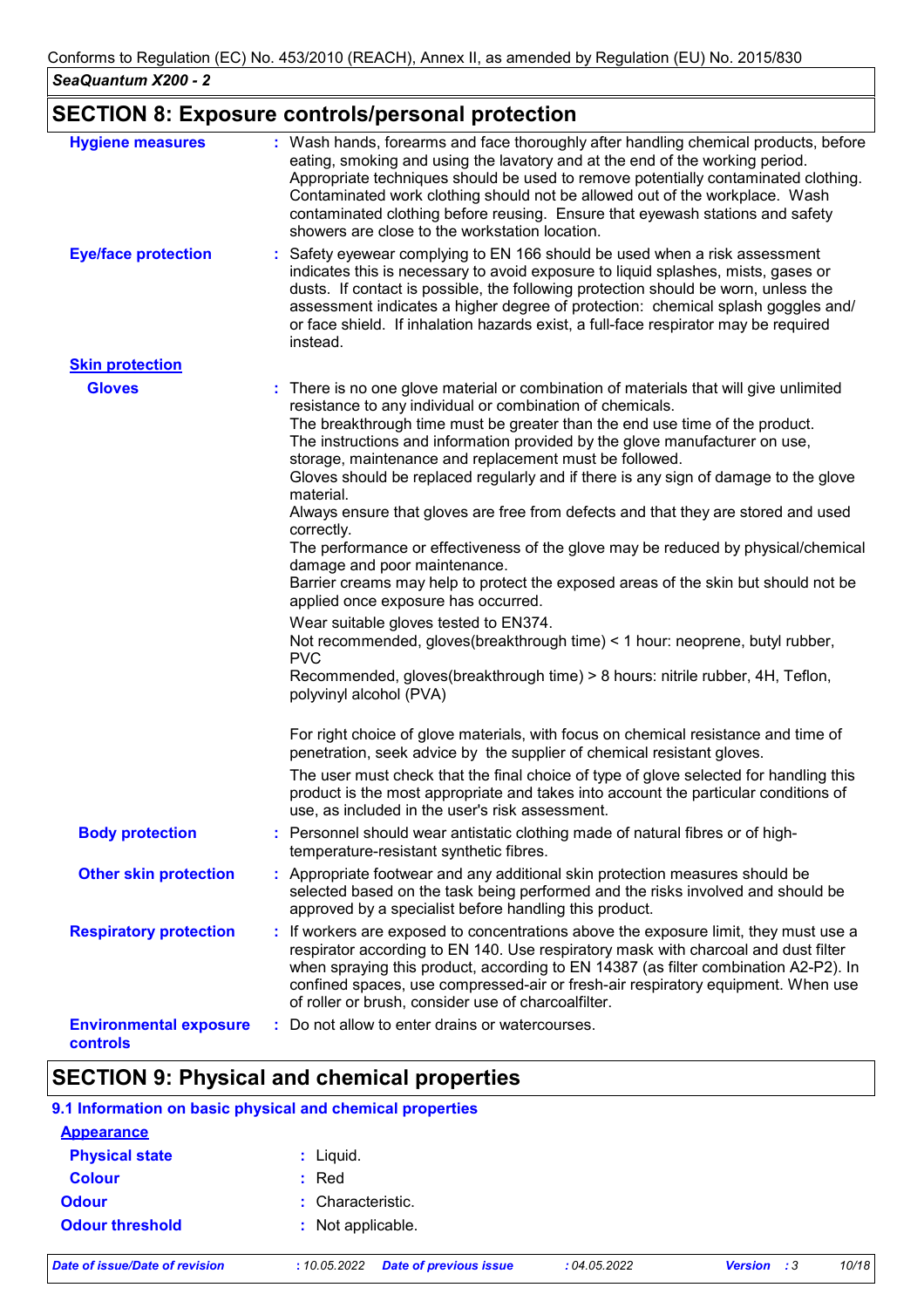## **SECTION 9: Physical and chemical properties**

| pH                                                                | : Not applicable.                                                                                                                   |
|-------------------------------------------------------------------|-------------------------------------------------------------------------------------------------------------------------------------|
| <b>Melting point/freezing point</b>                               | : Not applicable.                                                                                                                   |
| Initial boiling point and<br>boiling range                        | : Lowest known value: 136.1°C (277°F) (ethylbenzene). Weighted average:<br>140.91°C (285.6°F)                                       |
| <b>Flash point</b>                                                | : Closed cup: $25^{\circ}$ C                                                                                                        |
| <b>Evaporation rate</b>                                           | Highest known value: 0.84 (ethylbenzene) Weighted average: 0.79 compared<br>with butyl acetate                                      |
| <b>Flammability (solid, gas)</b>                                  | : Not applicable.                                                                                                                   |
| <b>Upper/lower flammability or</b><br>explosive limits            | $: 0.8 - 7.6\%$                                                                                                                     |
| <b>Vapour pressure</b>                                            | : Highest known value: 1.2 kPa (9.3 mm Hg) (at $20^{\circ}$ C) (ethylbenzene). Weighted<br>average: 0.98 kPa (7.35 mm Hg) (at 20°C) |
| <b>Vapour density</b>                                             | : Highest known value: $3.7$ (Air = 1) (xylene). Weighted average: $3.7$ (Air = 1)                                                  |
| <b>Density</b>                                                    | : $1.936$ g/cm <sup>3</sup>                                                                                                         |
| <b>Solubility(ies)</b>                                            | : Insoluble in the following materials: cold water and hot water.                                                                   |
| <b>Partition coefficient: n-octanol/: Not available.</b><br>water |                                                                                                                                     |
| <b>Auto-ignition temperature</b>                                  | : Lowest known value: 280 to 470°C (536 to 878°F) (hydrocarbons, C9,<br>aromatics).                                                 |
| <b>Decomposition temperature</b>                                  | : Not available.                                                                                                                    |
| <b>Viscosity</b>                                                  | : Kinematic (40°C): $>20.5$ mm <sup>2</sup> /s ( $>20.5$ cSt)                                                                       |
| <b>Explosive properties</b>                                       | : Not available.                                                                                                                    |
| <b>Oxidising properties</b>                                       | : Not available.                                                                                                                    |
|                                                                   |                                                                                                                                     |

#### **9.2 Other information**

No additional information.

## **SECTION 10: Stability and reactivity**

| <b>10.1 Reactivity</b>                          | : No specific test data related to reactivity available for this product or its ingredients.                                        |
|-------------------------------------------------|-------------------------------------------------------------------------------------------------------------------------------------|
| <b>10.2 Chemical stability</b>                  | : Stable under recommended storage and handling conditions (see Section 7).                                                         |
| 10.3 Possibility of<br>hazardous reactions      | : Under normal conditions of storage and use, hazardous reactions will not occur.                                                   |
| <b>10.4 Conditions to avoid</b>                 | : When exposed to high temperatures may produce hazardous decomposition<br>products.                                                |
| 10.5 Incompatible materials                     | : Keep away from the following materials to prevent strong exothermic reactions:<br>oxidising agents, strong alkalis, strong acids. |
| <b>10.6 Hazardous</b><br>decomposition products | : Decomposition products may include the following materials: carbon monoxide,<br>carbon dioxide, smoke, oxides of nitrogen.        |

## **SECTION 11: Toxicological information**

#### **11.1 Information on toxicological effects**

#### **Acute toxicity**

| <b>Product/ingredient name</b> | <b>Result</b>                 | <b>Species</b>    | <b>Dose</b> | <b>Exposure</b> |
|--------------------------------|-------------------------------|-------------------|-------------|-----------------|
| dicopper oxide                 | LC50 Inhalation Dusts and     | Rat               | $3.34$ mg/l | 4 hours         |
|                                | mists                         |                   |             |                 |
|                                | LD50 Oral                     | Rat               | 1340 mg/kg  |                 |
| xylene                         | <b>LC50 Inhalation Vapour</b> | Rat               | $20$ mg/l   | 4 hours         |
|                                | LD50 Oral                     | Rat               | 4300 mg/kg  |                 |
|                                | TDLo Dermal                   | Rabbit            | 4300 mg/kg  |                 |
| ethylbenzene                   | <b>LC50 Inhalation Vapour</b> | <b>Rat - Male</b> | $17.8$ mg/l | 4 hours         |
|                                | LD50 Dermal                   | Rabbit            | >5000 mg/kg | ۰               |
|                                | LD50 Oral                     | Rat               | 3500 mg/kg  |                 |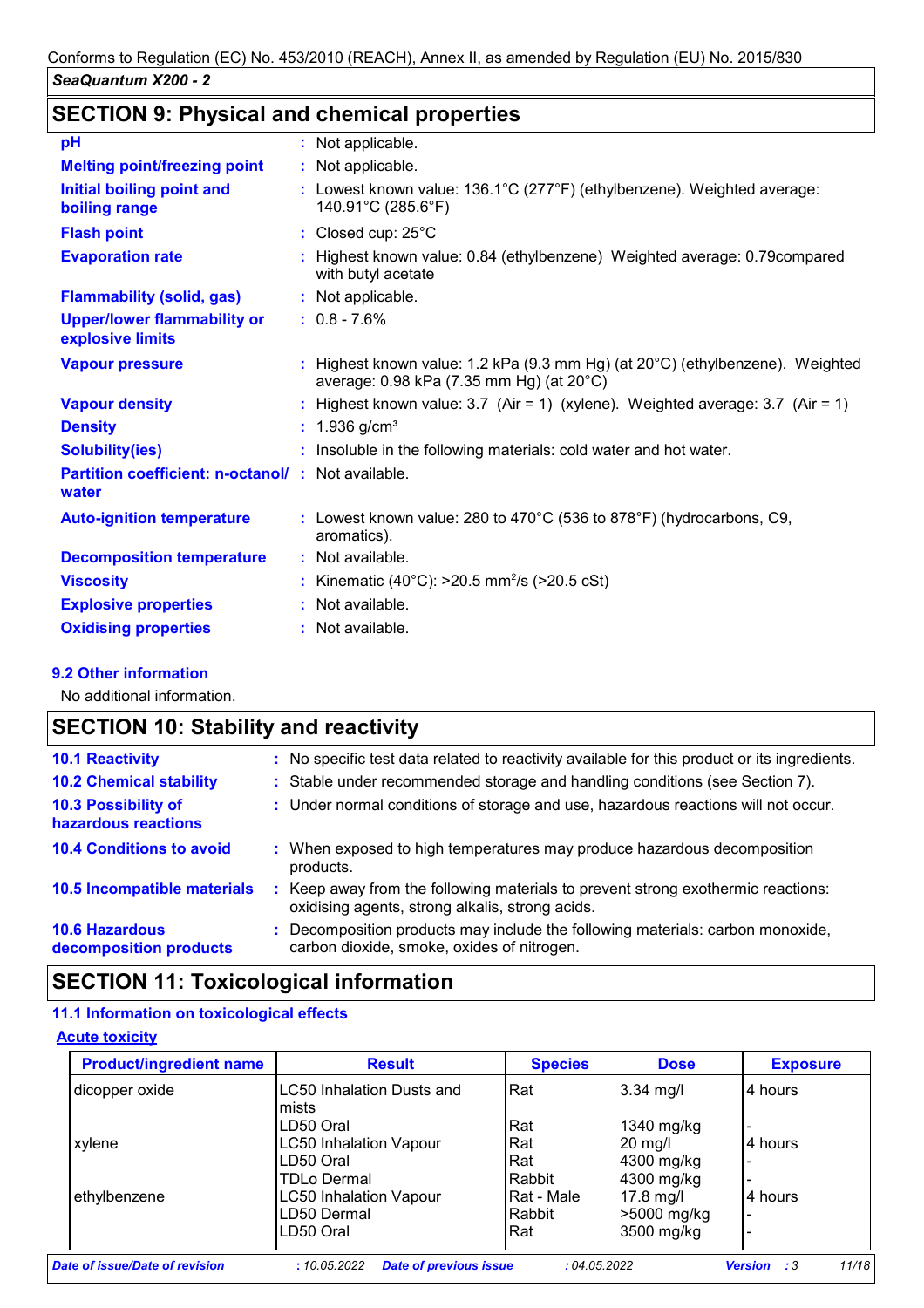## **SECTION 11: Toxicological information**

| copper pyrithione | <b>LC50 Inhalation Dusts and</b> | Rat    | $70 \text{ mg/m}^3$ | l4 hours |
|-------------------|----------------------------------|--------|---------------------|----------|
|                   | mists                            |        |                     |          |
|                   | LD50 Dermal                      | Rabbit | 300 mg/kg           |          |
|                   | LD50 Oral                        | Rat    | 200 mg/kg           |          |
|                   |                                  |        |                     |          |

#### **Acute toxicity estimates**

| <b>Route</b>                 | <b>ATE value</b> |
|------------------------------|------------------|
| Oral                         | 929.71 mg/kg     |
| Dermal                       | 5556.4 mg/kg     |
| Inhalation (vapours)         | $104.13$ mg/l    |
| Inhalation (dusts and mists) | $2.66$ mg/l      |

#### **Irritation/Corrosion**

| <b>Product/ingredient name</b> | <b>Exposure</b>                       | <b>Species</b>                     | <b>Score</b>             | <b>Exposure</b>           | <b>Observation</b>       |
|--------------------------------|---------------------------------------|------------------------------------|--------------------------|---------------------------|--------------------------|
| dicopper oxide                 | Eyes - Cornea opacity                 | Rabbit                             | $\blacksquare$           | 72 hours                  |                          |
|                                | Eyes - Redness of the<br>conjunctivae | Rabbit                             | $\blacksquare$           | 48 hours                  |                          |
| xylene                         | Eyes - Mild irritant                  | Rabbit                             | $\overline{\phantom{a}}$ | 87 milligrams             |                          |
|                                | Skin - Mild irritant                  | Rat                                | $\blacksquare$           | 8 hours 60<br>microliters | $\overline{\phantom{a}}$ |
| zinc oxide                     | Eyes - Mild irritant                  | Rabbit                             |                          | 24 hours 500<br>mg        | $\blacksquare$           |
|                                | Skin - Mild irritant                  | Rabbit                             | $\overline{\phantom{a}}$ | 24 hours 500<br>mg        | $\blacksquare$           |
| copper pyrithione              | Eyes - Severe irritant                | Mammal -<br>species<br>unspecified | $\blacksquare$           |                           |                          |
|                                | Skin - Irritant                       | Mammal -<br>species<br>unspecified | $\blacksquare$           |                           |                          |

#### **Sensitisation**

| <b>Product/ingredient name</b> | <b>Route of</b><br>exposure | <b>Species</b>                  | <b>Result</b> |
|--------------------------------|-----------------------------|---------------------------------|---------------|
| colophony                      | skin                        | Mammal - species<br>unspecified | Sensitising   |

#### **Mutagenicity**

No known significant effects or critical hazards.

# **Carcinogenicity**

No known significant effects or critical hazards.

**Reproductive toxicity**

| <b>Product/ingredient name</b> | <b>Maternal</b><br><b>toxicity</b> | <b>Fertility</b> | <b>Developmental</b><br>toxicity | <b>Species</b>                  | <b>Dose</b>                        | <b>Exposure</b> |
|--------------------------------|------------------------------------|------------------|----------------------------------|---------------------------------|------------------------------------|-----------------|
| copper pyrithione              |                                    |                  | <b>Positive</b>                  | Mammal - species<br>unspecified | Route of<br>exposure<br>unreported |                 |

**Developmental effects :**

: No known significant effects or critical hazards.

: No known significant effects or critical hazards. **Fertility effects :**

**Specific target organ toxicity (single exposure)**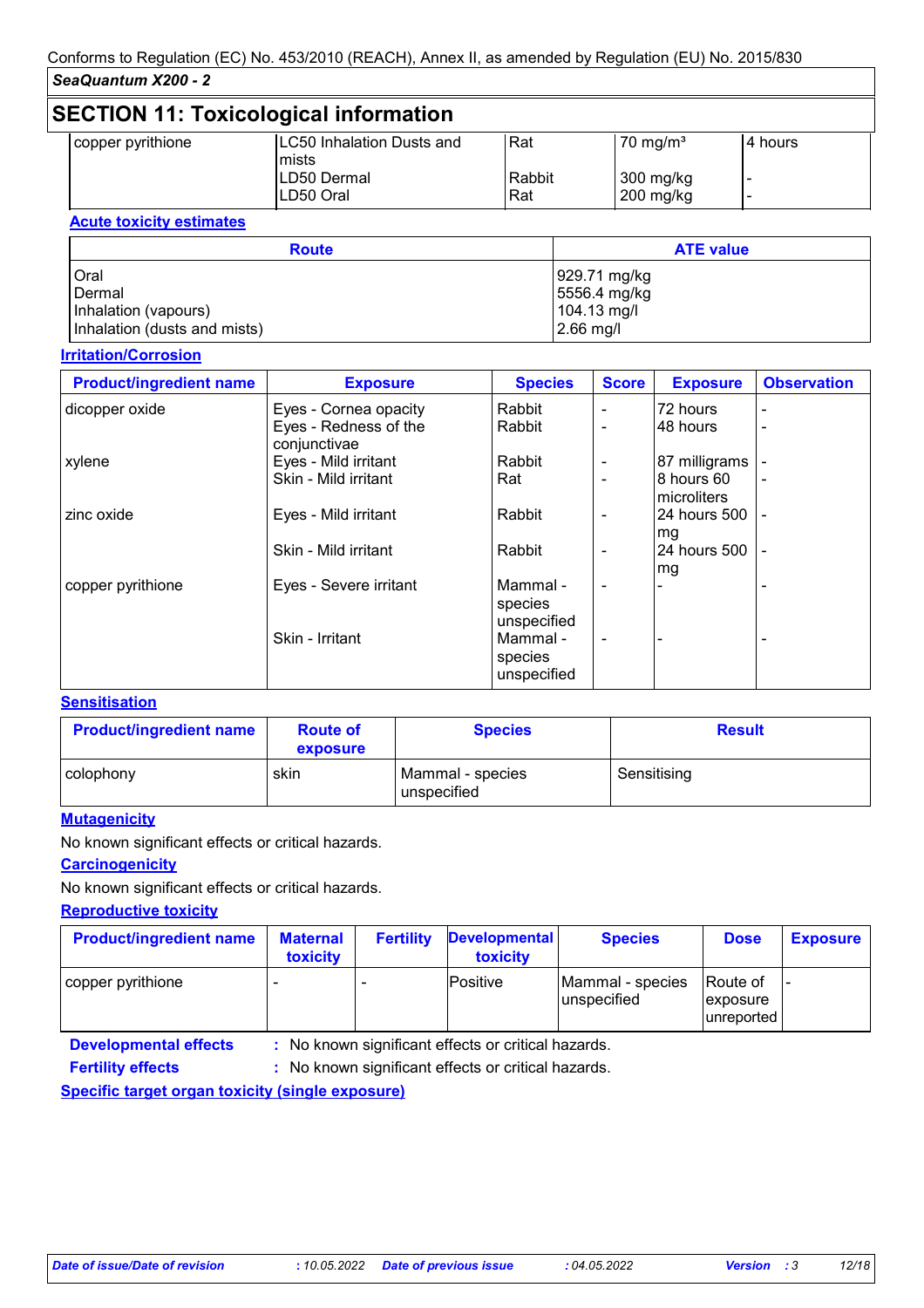## **SECTION 11: Toxicological information**

| <b>Product/ingredient name</b> | <b>Category</b> | <b>Route of</b><br>exposure | <b>Target organs</b>            |
|--------------------------------|-----------------|-----------------------------|---------------------------------|
| xylene                         | Category 3      |                             | Respiratory tract<br>irritation |
| hydrocarbons, C9, aromatics    | Category 3      |                             | Respiratory tract<br>irritation |
|                                | Category 3      |                             | Narcotic effects                |
| copper pyrithione              | Category 3      |                             | Respiratory tract<br>irritation |

#### **Specific target organ toxicity (repeated exposure)**

| <b>Product/ingredient name</b> | <b>Category</b> | <b>Route of</b><br>exposure | <b>Target organs</b> |
|--------------------------------|-----------------|-----------------------------|----------------------|
| ethylbenzene                   | Category 2      |                             | hearing organs       |
| copper pyrithione              | Category 1      |                             | ∣nervous system      |

#### **Aspiration hazard**

| <b>Product/ingredient name</b> | <b>Result</b>                         |
|--------------------------------|---------------------------------------|
| ∣ xylene                       | <b>ASPIRATION HAZARD - Category 1</b> |
| ethylbenzene                   | <b>ASPIRATION HAZARD - Category 1</b> |
| hydrocarbons, C9, aromatics    | <b>ASPIRATION HAZARD - Category 1</b> |

## **Other information :**

: None identified.

### **SECTION 12: Ecological information**

#### **12.1 Toxicity**

There are no data available on the mixture itself. Do not allow to enter drains or watercourses.

The mixture has been assessed following the summation method of the CLP Regulation (EC) No 1272/2008 and is classified for eco-toxicological properties accordingly. See Sections 2 and 3 for details.

| <b>Product/ingredient name</b> | <b>Result</b>                      | <b>Species</b>                      | <b>Exposure</b> |
|--------------------------------|------------------------------------|-------------------------------------|-----------------|
| dicopper oxide                 | Acute LC50 0.075 mg/l Fresh water  | Fish - Danio rerio                  | 96 hours        |
|                                | Chronic NOEC 0.001 mg/l            | Algae                               |                 |
|                                | Chronic NOEC 0.0052 mg/l           | Algae                               |                 |
| xylene                         | Acute LC50 8500 µg/l Marine water  | Crustaceans - Palaemonetes<br>pugio | 48 hours        |
|                                | Acute LC50 13400 µg/l Fresh water  | Fish - Pimephales promelas          | 96 hours        |
| ethylbenzene                   | Acute EC50 7700 µg/l Marine water  | Algae - Skeletonema costatum        | 96 hours        |
|                                | Acute EC50 2.93 mg/l               | Daphnia                             | 48 hours        |
|                                | Acute LC50 4.2 mg/l                | Fish                                | 96 hours        |
| zinc oxide                     | Acute LC50 1.1 ppm Fresh water     | Fish - Oncorhynchus mykiss          | 96 hours        |
|                                | Chronic NOEC 0.02 mg/l Fresh water | Algae - Pseudokirchneriella         | 72 hours        |
|                                |                                    | subcapitata - Exponential           |                 |
|                                |                                    | growth phase                        |                 |
| hydrocarbons, C9, aromatics    | Acute EC50 <10 mg/l                | Daphnia                             | 48 hours        |
|                                | Acute IC50 <10 mg/l                | Algae                               | 72 hours        |
|                                | Acute LC50 <10 mg/l                | Fish.                               | 96 hours        |
| copper pyrithione              | Acute EC50 0.022 mg/l              | Daphnia                             | 48 hours        |
|                                | Acute IC50 0.035 mg/l              | Algae                               | 120 hours       |
|                                | Acute LC50 0.0043 mg/l             | Fish                                | 96 hours        |
|                                | Chronic NOEC 0.00046 mg/l          | Algae - Skeletonema costatum        | 120 hours       |

This material is very toxic to aquatic life with long lasting effects.

#### **12.2 Persistence and degradability**

Not available.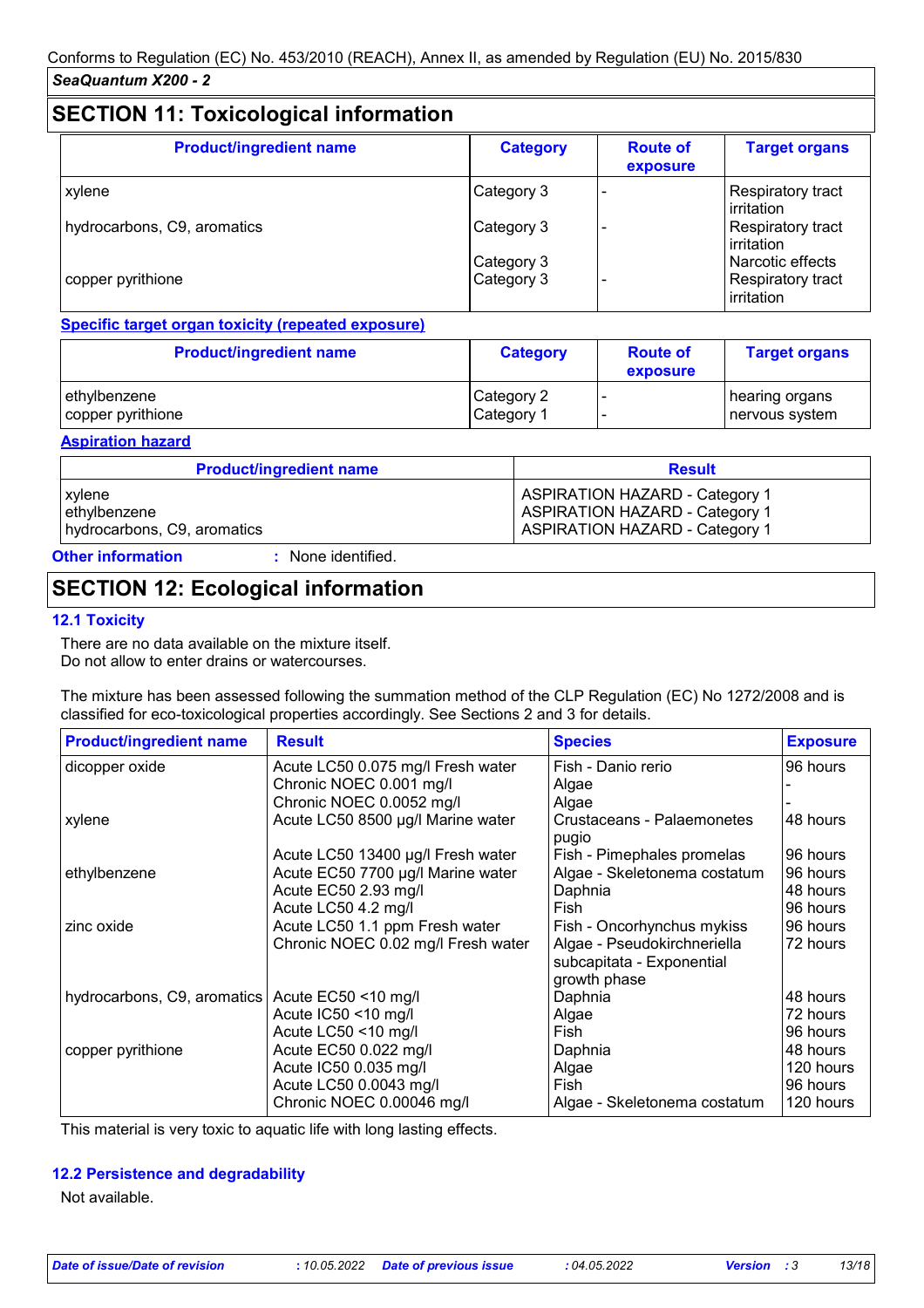| <b>SECTION 12: Ecological information</b>                                                   |                          |                   |                                                                 |  |
|---------------------------------------------------------------------------------------------|--------------------------|-------------------|-----------------------------------------------------------------|--|
| <b>Product/ingredient name</b>                                                              | <b>Aquatic half-life</b> | <b>Photolysis</b> | <b>Biodegradability</b>                                         |  |
| I dicopper oxide<br>xylene<br>ethylbenzene<br>zinc oxide<br>hydrocarbons, C9, aromatics   - |                          |                   | Not readily<br>Readily<br>Readily<br>Not readily<br>Not readily |  |

#### **12.3 Bioaccumulative potential**

| <b>Product/ingredient name</b>  | $LoaPow$   | <b>BCF</b>   | <b>Potential</b> |
|---------------------------------|------------|--------------|------------------|
| xylene                          | 3.12       | 18.1 to 25.9 | low              |
| ethylbenzene                    | 3.6        |              | low              |
| zinc oxide                      |            | 28960        | high             |
| colophony                       | 1.9 to 7.7 |              | high             |
| hydrocarbons, C9, aromatics   - |            | 10 to 2500   | high             |

| <b>12.4 Mobility in soil</b>                            |                  |
|---------------------------------------------------------|------------------|
| <b>Soil/water partition</b><br><b>coefficient (Koc)</b> | : Not available. |
| <b>Mobility</b>                                         | : Not available. |

#### **12.5 Results of PBT and vPvB assessment**

This mixture does not contain any substances that are assessed to be a PBT or a vPvB.

| <b>12.6 Other adverse effects</b> | No known significant effects or critical hazards. |
|-----------------------------------|---------------------------------------------------|
|-----------------------------------|---------------------------------------------------|

## **SECTION 13: Disposal considerations**

The information in this section contains generic advice and guidance. The list of Identified Uses in Section 1 should be consulted for any available use-specific information provided in the Exposure Scenario(s).

#### **13.1 Waste treatment methods**

| <b>Product</b>                 |                                                                                                                                                                                                                                                                                                                                                                                                                                                                                                                                                      |
|--------------------------------|------------------------------------------------------------------------------------------------------------------------------------------------------------------------------------------------------------------------------------------------------------------------------------------------------------------------------------------------------------------------------------------------------------------------------------------------------------------------------------------------------------------------------------------------------|
| <b>Methods of disposal</b>     | : The generation of waste should be avoided or minimised wherever possible.<br>Disposal of this product, solutions and any by-products should at all times comply<br>with the requirements of environmental protection and waste disposal legislation<br>and any regional local authority requirements. Dispose of surplus and non-<br>recyclable products via a licensed waste disposal contractor. Waste should not be<br>disposed of untreated to the sewer unless fully compliant with the requirements of<br>all authorities with jurisdiction. |
| <b>Hazardous waste</b>         | : Yes.                                                                                                                                                                                                                                                                                                                                                                                                                                                                                                                                               |
| <b>Disposal considerations</b> | : Do not allow to enter drains or watercourses.<br>Dispose of according to all federal, state and local applicable regulations.<br>If this product is mixed with other wastes, the original waste product code may no<br>longer apply and the appropriate code should be assigned.<br>For further information, contact your local waste authority.                                                                                                                                                                                                   |

#### **European waste catalogue (EWC)**

The European Waste Catalogue classification of this product, when disposed of as waste, is:

| <b>Waste code</b>                              | <b>Waste designation</b>                                                          |  |                                                                                                                                                                       |  |  |  |
|------------------------------------------------|-----------------------------------------------------------------------------------|--|-----------------------------------------------------------------------------------------------------------------------------------------------------------------------|--|--|--|
| 08 01 11*                                      | Waste paint and varnish containing organic solvents or other dangerous substances |  |                                                                                                                                                                       |  |  |  |
| <b>Packaging</b><br><b>Methods of disposal</b> | when recycling is not feasible.                                                   |  | : The generation of waste should be avoided or minimised wherever possible. Waste<br>packaging should be recycled. Incineration or landfill should only be considered |  |  |  |
|                                                |                                                                                   |  |                                                                                                                                                                       |  |  |  |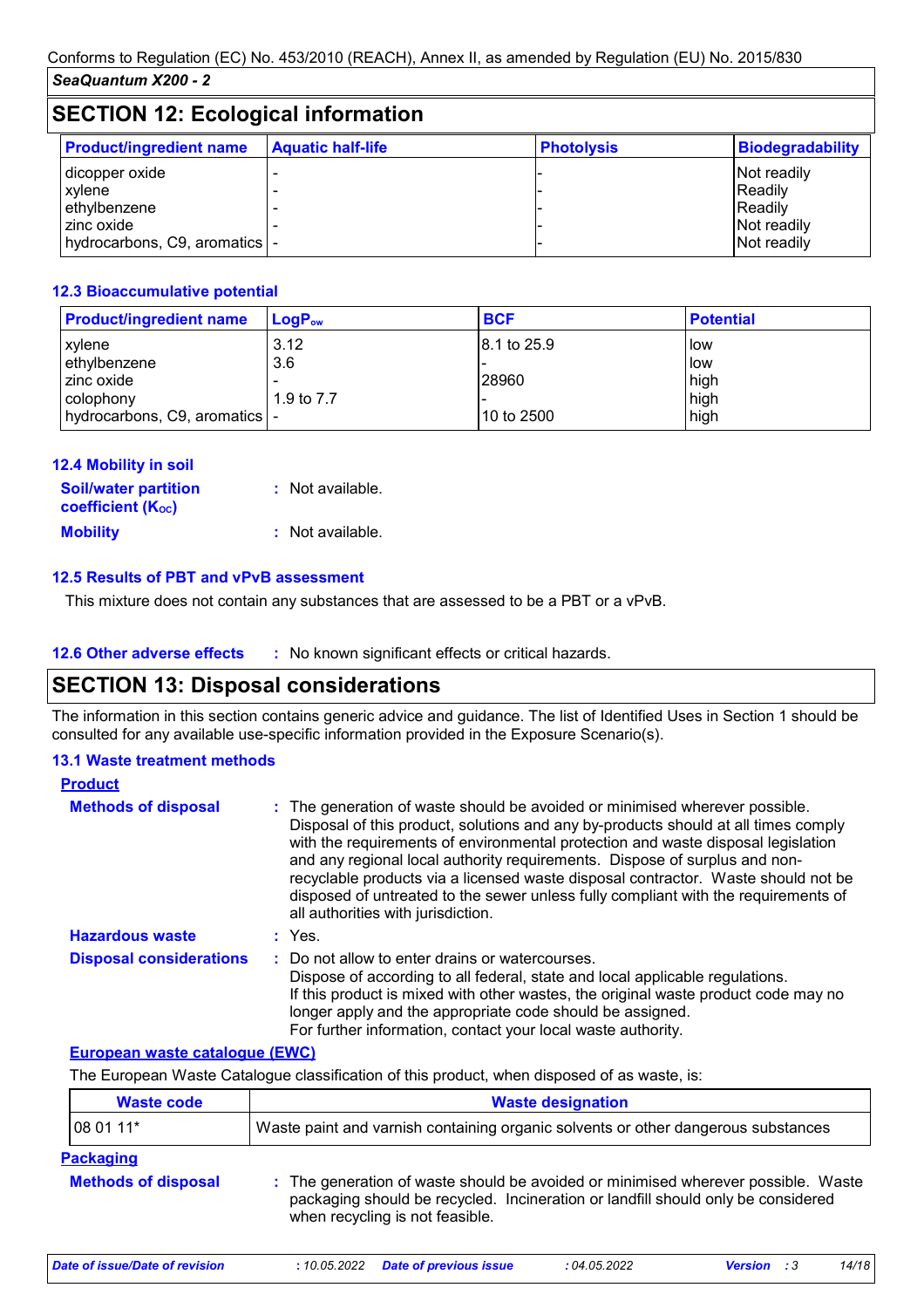## **SECTION 13: Disposal considerations**

| <b>Disposal considerations</b> | national legal provisions.                                                                                                                                                                                                                                                                                                                                                                                                                                                                                                                                    | : Using information provided in this safety data sheet, advice should be obtained from<br>the relevant waste authority on the classification of empty containers.<br>Empty containers must be scrapped or reconditioned.<br>Dispose of containers contaminated by the product in accordance with local or |
|--------------------------------|---------------------------------------------------------------------------------------------------------------------------------------------------------------------------------------------------------------------------------------------------------------------------------------------------------------------------------------------------------------------------------------------------------------------------------------------------------------------------------------------------------------------------------------------------------------|-----------------------------------------------------------------------------------------------------------------------------------------------------------------------------------------------------------------------------------------------------------------------------------------------------------|
| <b>Result</b>                  |                                                                                                                                                                                                                                                                                                                                                                                                                                                                                                                                                               | European waste catalogue (EWC)                                                                                                                                                                                                                                                                            |
| <b>CEPE Guidelines</b>         | 15 01 10*                                                                                                                                                                                                                                                                                                                                                                                                                                                                                                                                                     | packaging containing residues of or contaminated by<br>hazardous substances                                                                                                                                                                                                                               |
| <b>Special precautions</b>     | : This material and its container must be disposed of in a safe way. Care should be<br>taken when handling emptied containers that have not been cleaned or rinsed out.<br>Empty containers or liners may retain some product residues. Vapour from product<br>residues may create a highly flammable or explosive atmosphere inside the<br>container. Do not cut, weld or grind used containers unless they have been cleaned<br>thoroughly internally. Avoid dispersal of spilt material and runoff and contact with<br>soil, waterways, drains and sewers. |                                                                                                                                                                                                                                                                                                           |

## **SECTION 14: Transport information**

|                                                | <b>ADR/RID</b>  | <b>ADN</b>      | <b>IMDG</b>                                 | <b>IATA</b>                                                                 |
|------------------------------------------------|-----------------|-----------------|---------------------------------------------|-----------------------------------------------------------------------------|
| 14.1 UN number                                 | <b>UN1263</b>   | <b>UN1263</b>   | <b>UN1263</b>                               | <b>UN1263</b>                                                               |
| 14.2 UN proper<br>shipping name                | Paint           | Paint           | Paint. Marine pollutant<br>(dicopper oxide) | Paint                                                                       |
| <b>14.3 Transport</b><br>hazard class(es)      | 3<br>$\bigstar$ | 3<br>$\bigstar$ | 3<br>$\frac{\psi}{2}$                       | 3                                                                           |
| 14.4 Packing<br>group                          | $\mathbf{III}$  | III             | $\mathbf{III}$                              | $\mathbf{III}$                                                              |
| 14.5<br><b>Environmental</b><br><b>hazards</b> | Yes.            | Yes.            | Yes.                                        | Yes. The<br>environmentally<br>hazardous substance<br>mark is not required. |

#### **Additional information**

| <b>ADR/RID</b>                                                          | : The environmentally hazardous substance mark is not required when transported in<br>sizes of ≤5 L or ≤5 kg.<br><b>Hazard identification number 30</b><br>Tunnel code (D/E)                                       |
|-------------------------------------------------------------------------|--------------------------------------------------------------------------------------------------------------------------------------------------------------------------------------------------------------------|
| <b>ADN</b>                                                              | : The environmentally hazardous substance mark is not required when transported in<br>sizes of ≤5 L or ≤5 kg.                                                                                                      |
| <b>IMDG</b>                                                             | : The marine pollutant mark is not required when transported in sizes of $\leq 5$ L or $\leq 5$ kg.<br><b>Emergency schedules F-E, S-E</b>                                                                         |
| <b>IATA</b>                                                             | : The environmentally hazardous substance mark may appear if required by other<br>transportation regulations.                                                                                                      |
| <b>14.6 Special precautions for</b><br>user                             | : Transport within user's premises: always transport in closed containers that are<br>upright and secure. Ensure that persons transporting the product know what to do in<br>the event of an accident or spillage. |
| <b>14.7 Transport in bulk</b><br>according to IMO<br><b>instruments</b> | : Not applicable.                                                                                                                                                                                                  |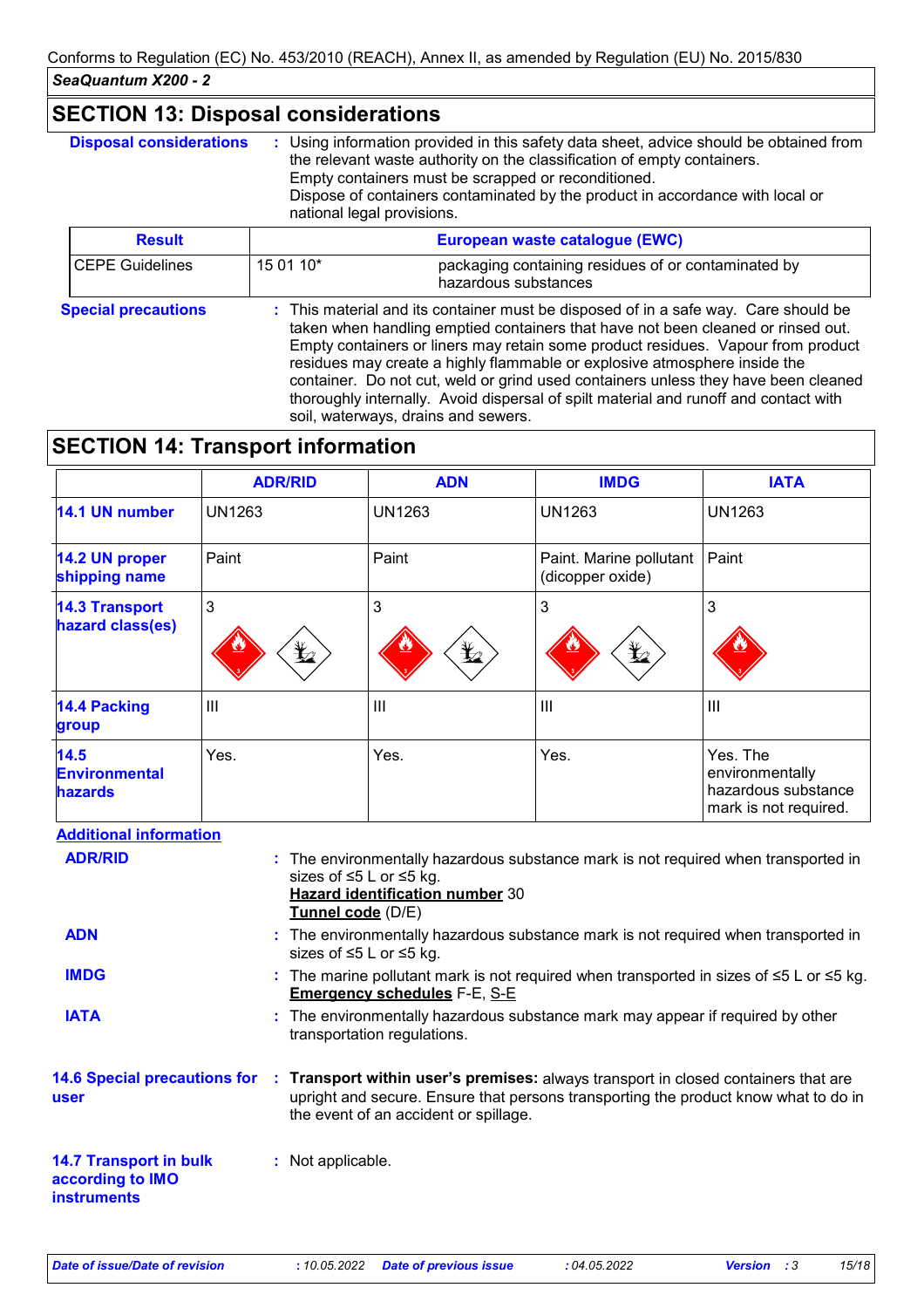# **SECTION 15: Regulatory information**

|                                                                                                                                                                            | 15.1 Safety, health and environmental regulations/legislation specific for the substance or mixture                                                                                                                                                                                                 |
|----------------------------------------------------------------------------------------------------------------------------------------------------------------------------|-----------------------------------------------------------------------------------------------------------------------------------------------------------------------------------------------------------------------------------------------------------------------------------------------------|
| EU Regulation (EC) No. 1907/2006 (REACH)                                                                                                                                   |                                                                                                                                                                                                                                                                                                     |
|                                                                                                                                                                            | <b>Annex XIV - List of substances subject to authorisation</b>                                                                                                                                                                                                                                      |
| <b>Annex XIV</b>                                                                                                                                                           |                                                                                                                                                                                                                                                                                                     |
| None of the components are listed.                                                                                                                                         |                                                                                                                                                                                                                                                                                                     |
| <b>Substances of very high concern</b>                                                                                                                                     |                                                                                                                                                                                                                                                                                                     |
| None of the components are listed.                                                                                                                                         |                                                                                                                                                                                                                                                                                                     |
| <b>Annex XVII - Restrictions : Not applicable.</b><br>on the manufacture,<br>placing on the market<br>and use of certain<br>dangerous substances,<br>mixtures and articles |                                                                                                                                                                                                                                                                                                     |
| <b>Other EU regulations</b>                                                                                                                                                |                                                                                                                                                                                                                                                                                                     |
| <b>VOC</b>                                                                                                                                                                 | : The provisions of Directive 2004/42/EC on VOC apply to this product. Refer to the<br>product label and/or technical data sheet for further information.                                                                                                                                           |
| <b>VOC for Ready-for-Use</b><br><b>Mixture</b>                                                                                                                             | : Not applicable.                                                                                                                                                                                                                                                                                   |
| <b>Europe inventory</b>                                                                                                                                                    | : At least one component is not listed.                                                                                                                                                                                                                                                             |
| Ozone depleting substances (1005/2009/EU)                                                                                                                                  |                                                                                                                                                                                                                                                                                                     |
| Not listed.                                                                                                                                                                |                                                                                                                                                                                                                                                                                                     |
| Prior Informed Consent (PIC) (649/2012/EU)                                                                                                                                 |                                                                                                                                                                                                                                                                                                     |
| Not listed.                                                                                                                                                                |                                                                                                                                                                                                                                                                                                     |
| <b>Seveso Directive</b>                                                                                                                                                    |                                                                                                                                                                                                                                                                                                     |
| major accident hazards.                                                                                                                                                    | This product may add to the calculation for determining whether a site is within the scope of the Seveso Directive on                                                                                                                                                                               |
| <b>National regulations</b>                                                                                                                                                |                                                                                                                                                                                                                                                                                                     |
| <b>Industrial use</b>                                                                                                                                                      | : The information contained in this safety data sheet does not constitute the user's<br>own assessment of workplace risks, as required by other health and safety<br>legislation. The provisions of the national health and safety at work regulations apply<br>to the use of this product at work. |
| <b>International requlations</b>                                                                                                                                           |                                                                                                                                                                                                                                                                                                     |
| Not listed.                                                                                                                                                                | <b>Chemical Weapon Convention List Schedules I, II &amp; III Chemicals</b>                                                                                                                                                                                                                          |
| <b>Montreal Protocol</b><br>Not listed.                                                                                                                                    |                                                                                                                                                                                                                                                                                                     |
| Not listed.                                                                                                                                                                | <b>Stockholm Convention on Persistent Organic Pollutants</b>                                                                                                                                                                                                                                        |
|                                                                                                                                                                            |                                                                                                                                                                                                                                                                                                     |
| Not listed.                                                                                                                                                                | <b>Rotterdam Convention on Prior Informed Consent (PIC)</b>                                                                                                                                                                                                                                         |
| <b>UNECE Aarhus Protocol on POPs and Heavy Metals</b><br>Not listed.                                                                                                       |                                                                                                                                                                                                                                                                                                     |
| <b>15.2 Chemical safety</b><br>assessment                                                                                                                                  | : Not applicable.                                                                                                                                                                                                                                                                                   |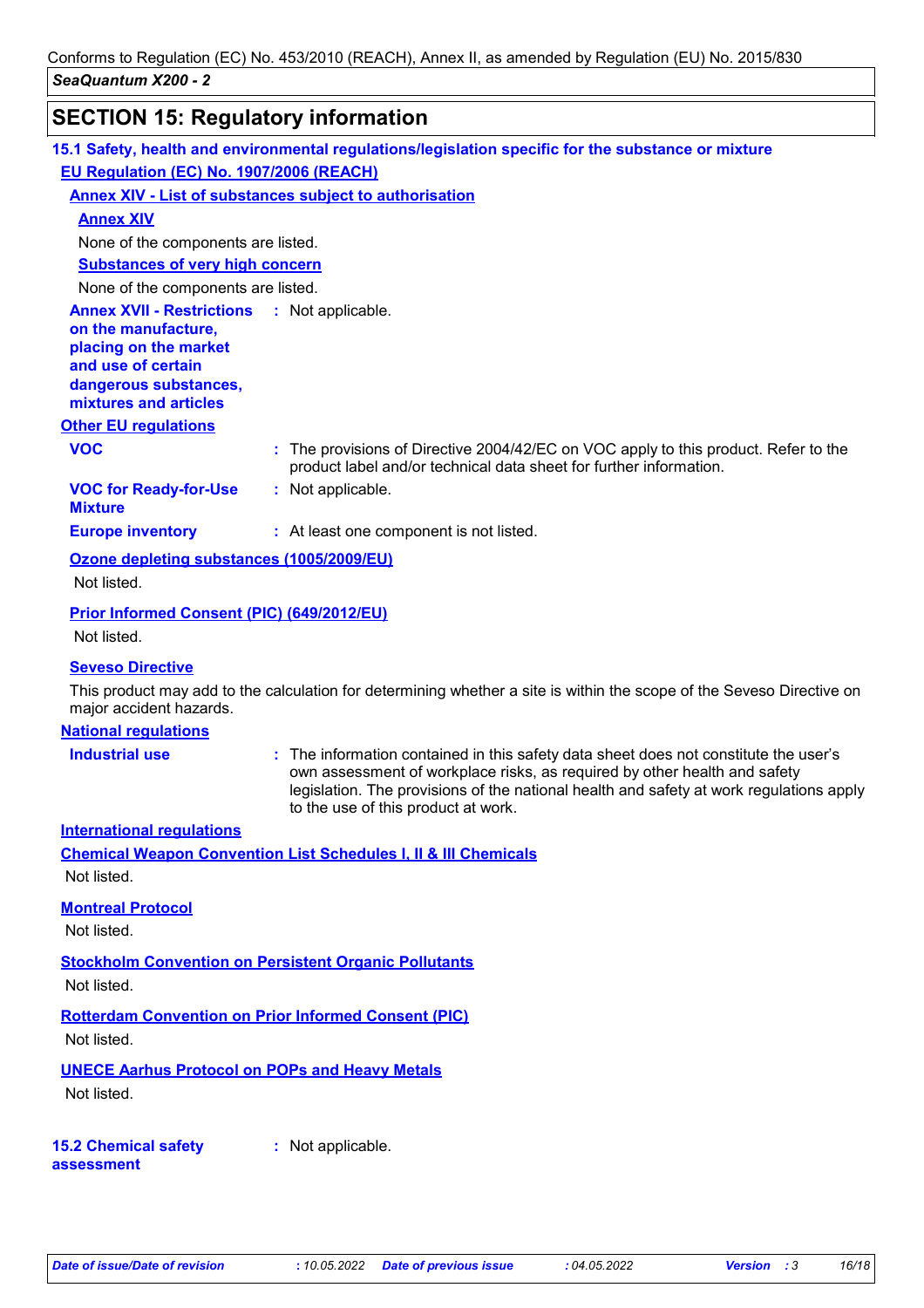## **SECTION 16: Other information**

| $\nabla$ Indicates information that has changed from previously issued version. |  |  |  |  |  |
|---------------------------------------------------------------------------------|--|--|--|--|--|
|---------------------------------------------------------------------------------|--|--|--|--|--|

| <b>Abbreviations and</b><br>acronyms | $:$ ATE = Acute Toxicity Estimate<br>CLP = Classification, Labelling and Packaging Regulation [Regulation (EC) No. |
|--------------------------------------|--------------------------------------------------------------------------------------------------------------------|
|                                      | 1272/2008]<br>DMEL = Derived Minimal Effect Level                                                                  |
|                                      |                                                                                                                    |
|                                      | DNEL = Derived No Effect Level                                                                                     |
|                                      | EUH statement = CLP-specific Hazard statement                                                                      |
|                                      | PBT = Persistent, Bioaccumulative and Toxic                                                                        |
|                                      | PNEC = Predicted No Effect Concentration                                                                           |
|                                      | <b>RRN = REACH Registration Number</b>                                                                             |
|                                      | vPvB = Very Persistent and Very Bioaccumulative                                                                    |

#### **Procedure used to derive the classification according to Regulation (EC) No. 1272/2008 [CLP/GHS]**

| <b>Classification</b>            | <b>Justification</b>  |  |
|----------------------------------|-----------------------|--|
| Flam. Liq. 3, H226               | On basis of test data |  |
| Acute Tox. 4, H302               | Calculation method    |  |
| Acute Tox. 4, H332               | Calculation method    |  |
| Skin Irrit. 2, H315              | Calculation method    |  |
| Eye Dam. 1, H318                 | Calculation method    |  |
| Skin Sens. 1, H317               | Calculation method    |  |
| STOT RE 2, H373 (nervous system) | Calculation method    |  |
| Aquatic Acute 1, H400            | Calculation method    |  |
| Aquatic Chronic 1, H410          | Calculation method    |  |

**Full text of abbreviated H statements**

| H225                                                  | Highly flammable liquid and vapour.                                          |
|-------------------------------------------------------|------------------------------------------------------------------------------|
| H226                                                  | Flammable liquid and vapour.                                                 |
| H301                                                  | Toxic if swallowed.                                                          |
| H302                                                  | Harmful if swallowed.                                                        |
| H304                                                  | May be fatal if swallowed and enters airways.                                |
| H311                                                  | Toxic in contact with skin.                                                  |
| H312                                                  | Harmful in contact with skin.                                                |
| H315                                                  | Causes skin irritation.                                                      |
| H317                                                  | May cause an allergic skin reaction.                                         |
| H318                                                  | Causes serious eye damage.                                                   |
| H319                                                  | Causes serious eye irritation.                                               |
| H330                                                  | Fatal if inhaled.                                                            |
| H332                                                  | Harmful if inhaled.                                                          |
| H335                                                  | May cause respiratory irritation.                                            |
| H336                                                  | May cause drowsiness or dizziness.                                           |
| H361d                                                 | Suspected of damaging the unborn child.                                      |
| H372                                                  | Causes damage to organs through prolonged or repeated                        |
|                                                       | exposure.                                                                    |
| H373                                                  | May cause damage to organs through prolonged or repeated                     |
|                                                       | exposure.                                                                    |
| H400                                                  | Very toxic to aquatic life.                                                  |
| H410                                                  | Very toxic to aquatic life with long lasting effects.                        |
| H411                                                  | Toxic to aquatic life with long lasting effects.                             |
| H412                                                  | Harmful to aquatic life with long lasting effects.                           |
|                                                       |                                                                              |
| <b>Full text of classifications [CLP/GHS]</b>         |                                                                              |
| Acute Tox. 2                                          | <b>ACUTE TOXICITY - Category 2</b>                                           |
| Acute Tox. 3                                          | <b>ACUTE TOXICITY - Category 3</b>                                           |
| Acute Tox, 4                                          | <b>ACUTE TOXICITY - Category 4</b>                                           |
| Aquatic Acute 1                                       | SHORT-TERM (ACUTE) AQUATIC HAZARD - Category 1                               |
| <b>Aquatic Chronic 1</b>                              | LONG-TERM (CHRONIC) AQUATIC HAZARD - Category 1                              |
| <b>Aquatic Chronic 2</b>                              | LONG-TERM (CHRONIC) AQUATIC HAZARD - Category 2                              |
| <b>Aquatic Chronic 3</b>                              | LONG-TERM (CHRONIC) AQUATIC HAZARD - Category 3                              |
| Asp. Tox. 1                                           | <b>ASPIRATION HAZARD - Category 1</b>                                        |
| Eye Dam. 1                                            | SERIOUS EYE DAMAGE/EYE IRRITATION - Category 1                               |
| Eye Irrit. 2                                          | SERIOUS EYE DAMAGE/EYE IRRITATION - Category 2                               |
| Flam. Liq. 2                                          | FLAMMABLE LIQUIDS - Category 2                                               |
| <b>Date of issue/Date of revision</b><br>: 10.05.2022 | 17/18<br>: 04.05.2022<br><b>Version</b> : 3<br><b>Date of previous issue</b> |